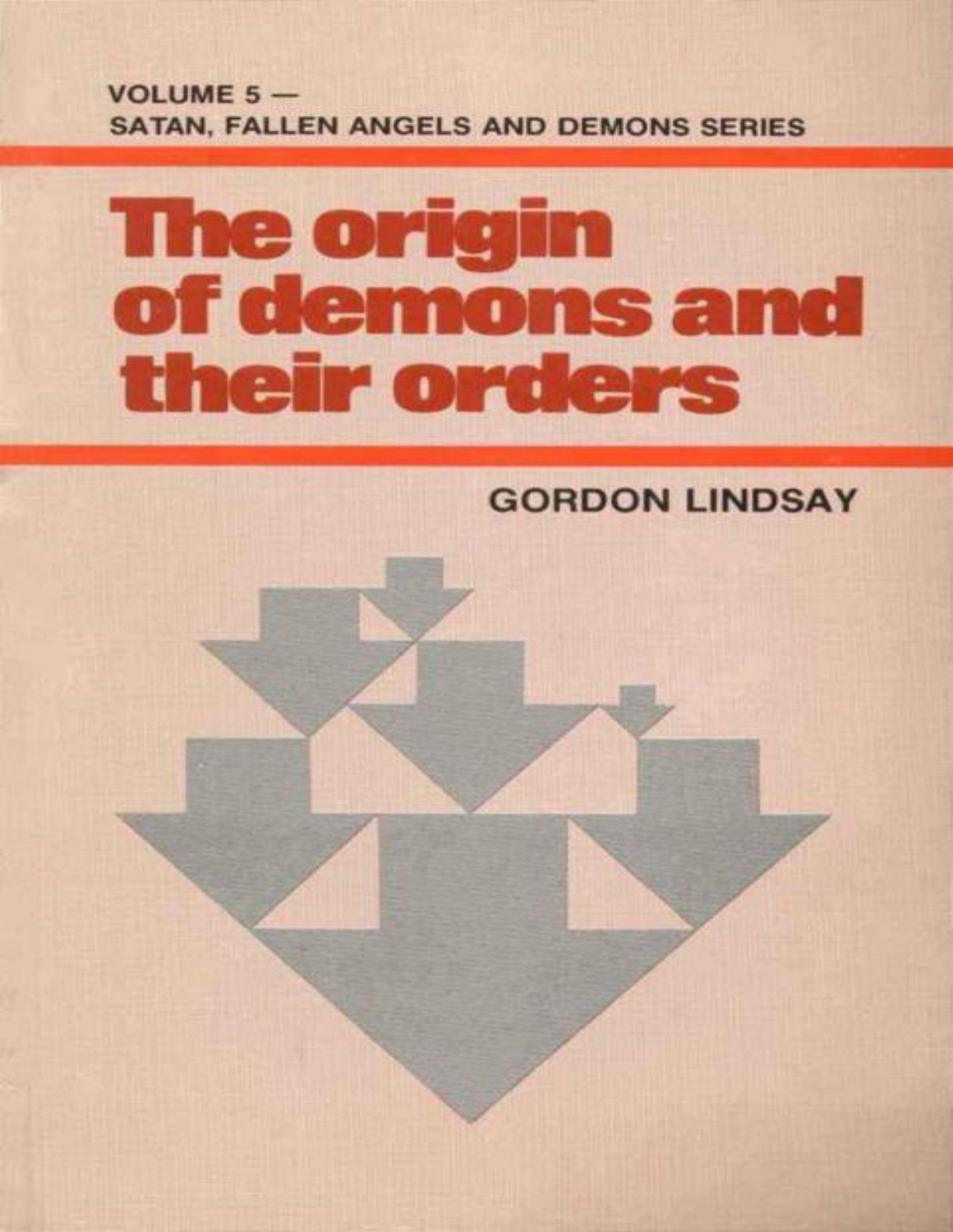# **The Origin of Demons and Their Orders**

*by Gordon Lindsay*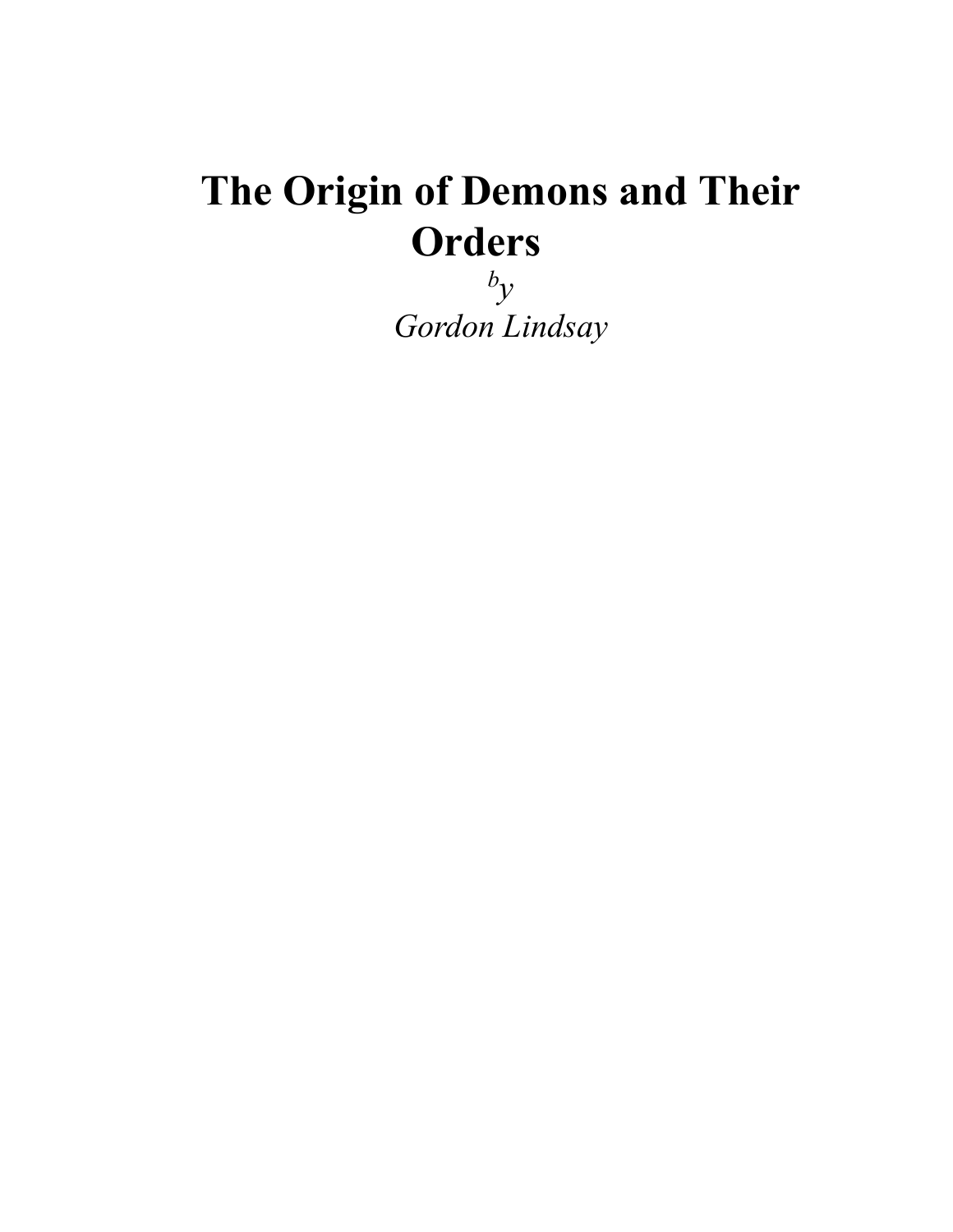## *Contents*

**[Introduction](#page-3-0)** Chapter I *Satan and His Army of [Demons](#page-4-0)* Chapter II *The Origin and [Character](#page-9-0) o f Demons* Chapter III *Dif erent Orders of [Demons](#page-15-0)* Chapter IV *Stages of Demonic Control— [Oppression.](#page-27-0) Obsession, Posession*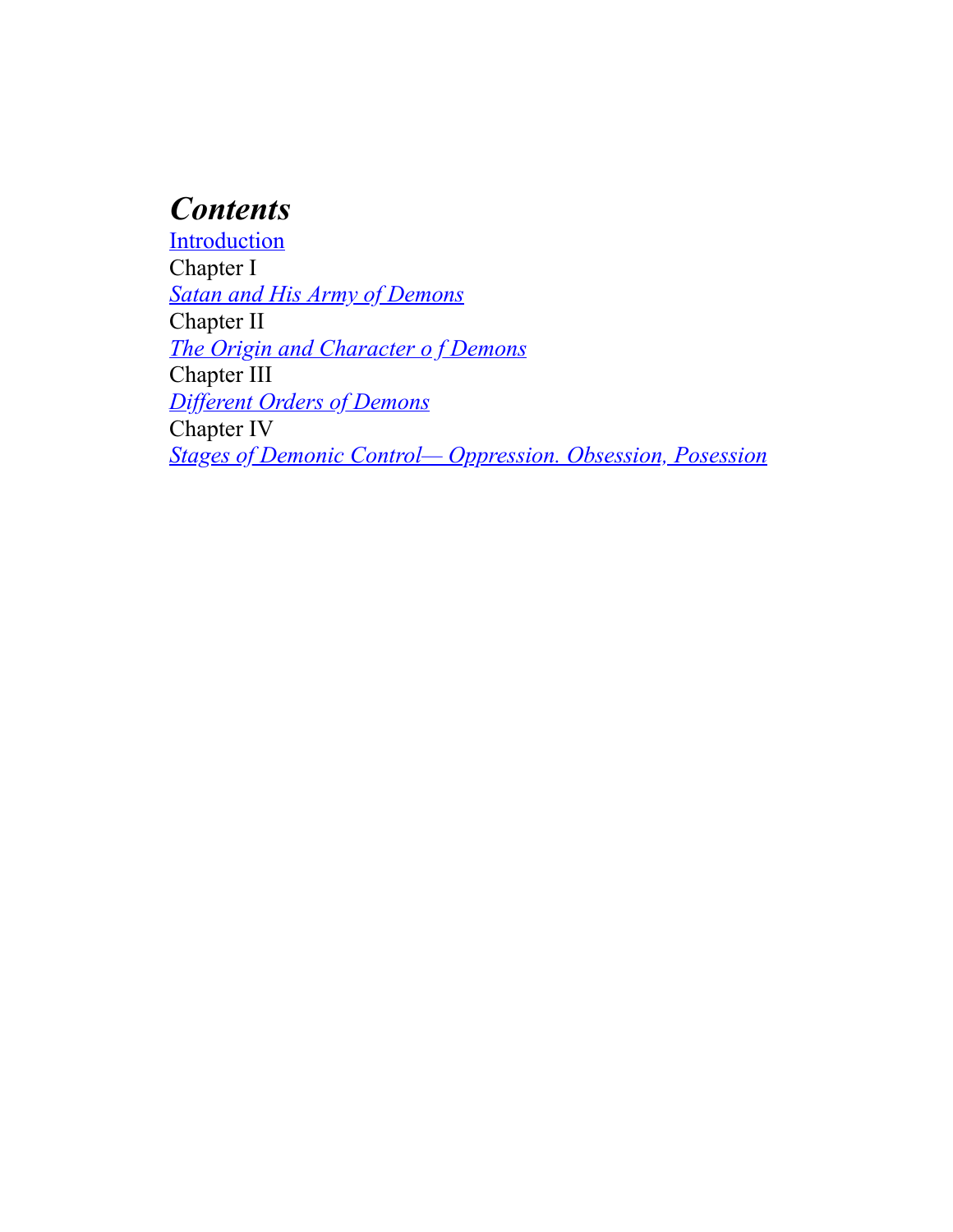# **Introduction**

<span id="page-3-0"></span>Some years ago we prepared a series of books entitled *Satan, Fallen Angels, and Demons.* Later we published other volumes on a kindred subject, *Sorcery.* Interest in these subjects has been so great that we resolved to prepare another series on demons and their activities. *The Origin of Demons and Their Orders* is the first title of the series. There will be a second volume, *Demons and the Occult,* and a third will be entitled *The Casting Out of Demons.* (A related volume, *The Scarlet Sin,* dealing with the demon of murder has also been published.)

In our present volume we review briefly the story of Satan's rebellion and fall. We then consider the Bible evidence concerning the origin of demons and note that they are a part of Satan's kingdom, although they are not to be confused with fallen angels. Demons are disembodied spirits which seek human habitation. On the other hand, fallen angels inhabit the heavenlies and engage in warfare against the angels of God. The latter are the rulers of darkness spoken of by the apostle Paul in Ephesians 6:12.

Chapter III is devoted to a discussion of the various orders or types of demons. People generally have the mistaken idea that demons are more or less alike. Demons are as different in their habits, power, and general activities as human beings. In one thing, however, they are in full agreement. They know that they are doomed and without hope of redemption. Therefore, they have one objective: to deceive and lead people away from God.

The Bible speaks of many kinds of spirits: deaf spirits, blind spirits, deceiving spirits, familiar spirits, foul spirits, unclean spirits, and still others.

A special chapter is devoted to a discussion of the difference between demon oppression, demon obsession, and demon possession. Not a few people fail to distinguish between the three kinds of demonic control of human beings. This leads to much confusion. The material contained in this volume is essential to the proper understanding of this subject which is so important for all believers.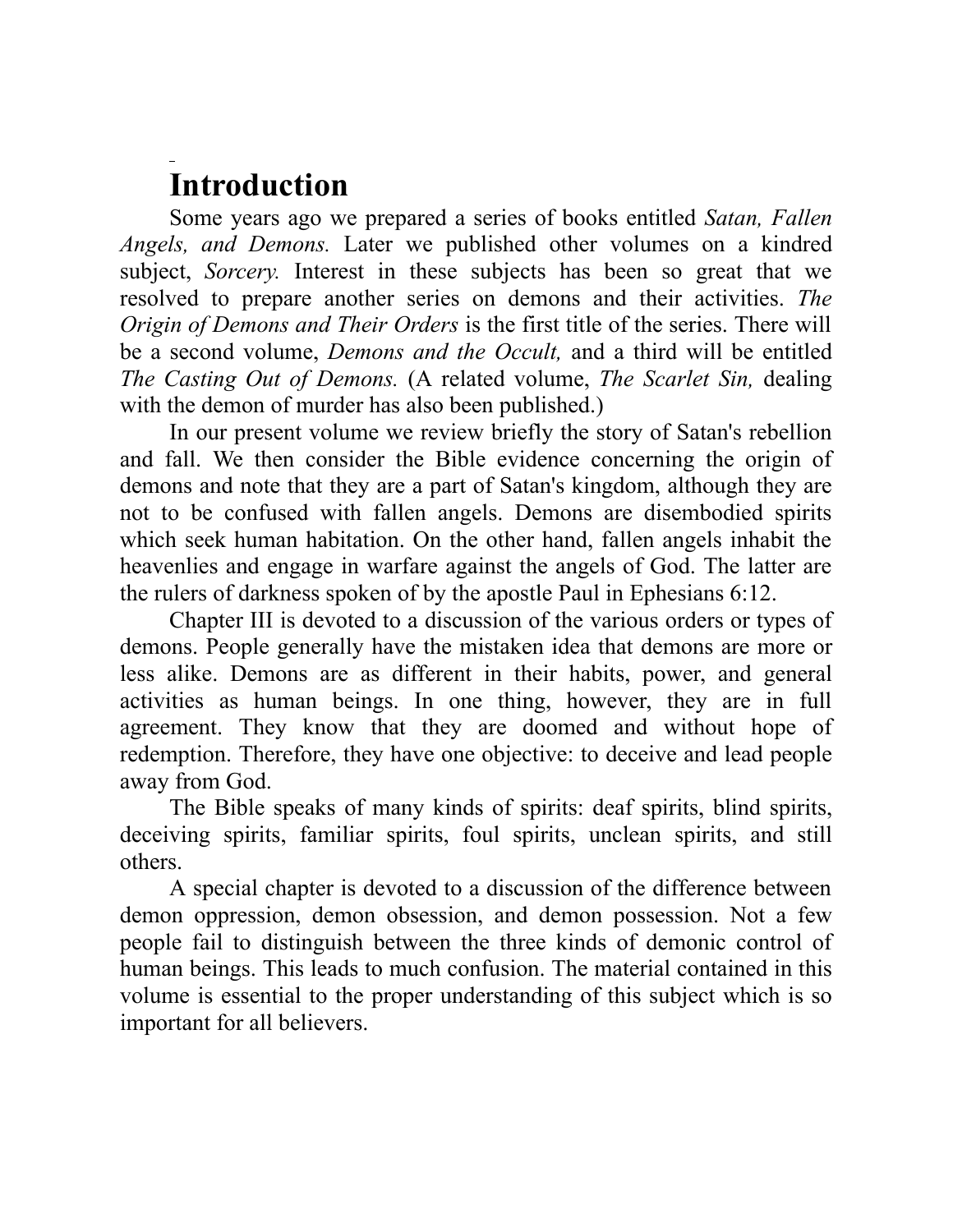#### **Chapter I** *Satan and His Army of Demons*

<span id="page-4-0"></span>In our previous series on Satan we made a distinction between the fallen angels who inhabit the heavenlies and demons which inhabit the bodies of their victims. In our present study we shall not enter into a detailed account of the fall of Satan and his angelic cohorts, but consider in particular the demon hosts that are obedient to him. We shall, therefore, review only briefly a few of the fundamental facts pertinent to the origin and organization of the kingdom of darkness. Isaiah 14 tells of the fall of Satan.

"How art thou fallen from heaven, O Lucifer, son of the morning! how art thou cut down to the ground, which didst weaken the nations! For thou hast said in thine heart, I will ascend into heaven, I will exalt my throne above the stars of God: I will sit also upon the mount of the congregation, in the sides of the north: I will ascend above the heights of the clouds; I will be like the most High" (Isa. 14:12-14).

Ezekiel 28 relates the cause of his fall—pride.

"Moreover the word of the Lord came unto me, saying.

Son of man, take up a lamentation upon the King of Tyrus, and say unto him. Thus saith the Lord God; Thou sealest up the sum, full of wisdom, and perfect in beauty. Thou hast been in Eden the garden of God; every precious stone was thy covering, the sardius, topaz, and the diamond, the beryl, the onyx, and the jasper, the sapphire, the emerald, and the carbuncle, and gold: the workmanship of thy tabrets and of thy pipes was prepared in thee in the day that thou wast created. Thou art the anointed cherub that covereth; and I have set thee so: thou wast upon the holy mountain of God; thou hast walked up and down in the midst of the stones of fire. Thou wast perfect in thy ways from the day that thou wast created, till iniquity was found in thee. By the multitude of thy merchandise they have filled the midst of thee with violence and thou hast sinned: therefore I will cast thee as profane out of the mountain of God: and I will destroy thee, O covering cherub, from the midst of the stones of fire. Thine heart was lifted up because of thy beauty, thou hast corrupted thy wisdom by reason of thy brightness: I will cast thee to the ground. I will lay thee before kings, that they may behold thee" (Ezek. 28:11-17).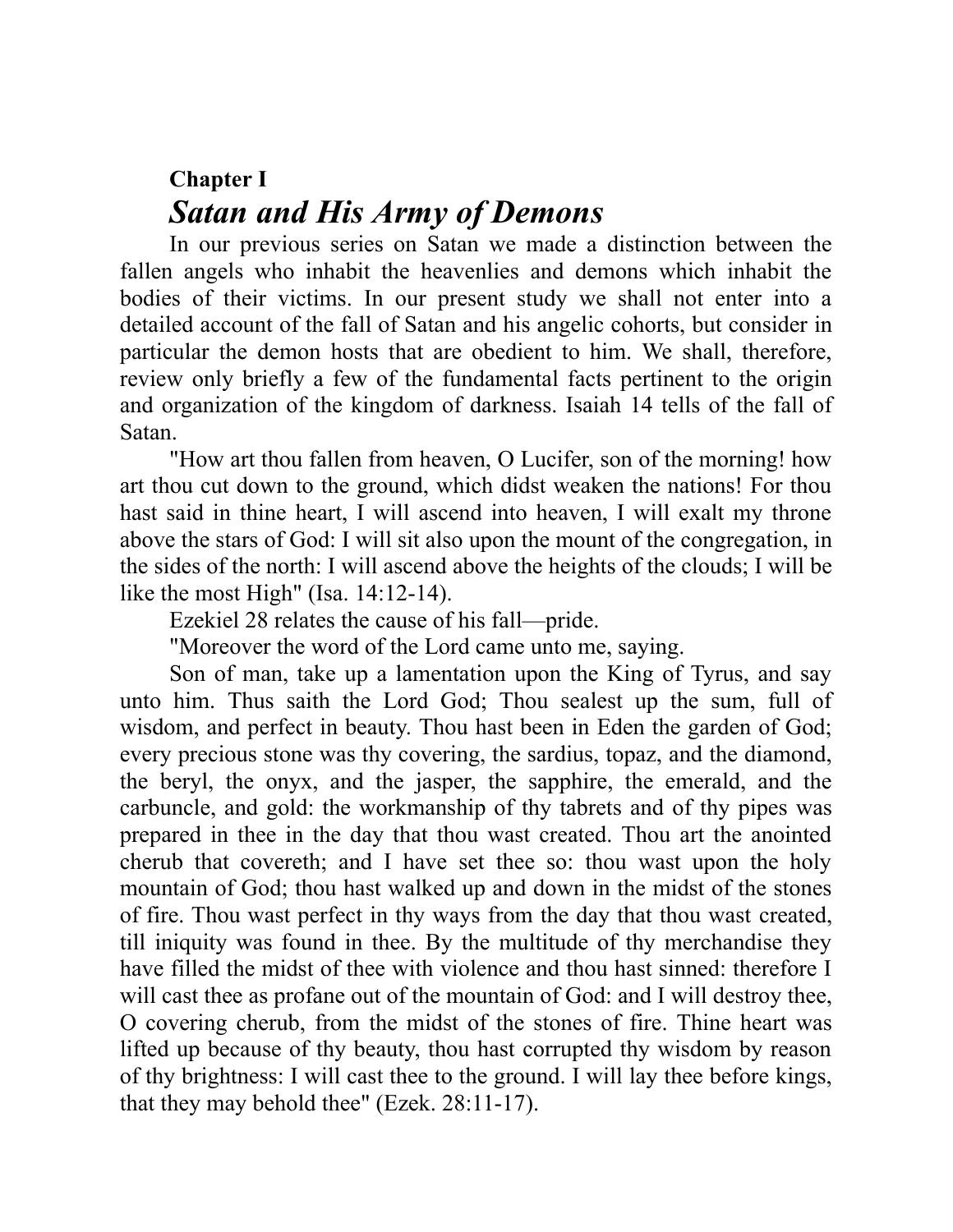These passages inform us that Satan, also called Lucifer, was at one time during the primeval ages a holy being. He is described as a powerful archangel possessing unusual wisdom who, in the dateless past, exercised great authority as vice-regent of God's creation. Nevertheless, he was not satisfied with his exalted position, but in his heart aspired to a still higher place, that reserved for Jesus Christ. This unholy ambition became sin to him, and eventually culminated in his open rebellion and expulsion from heaven. Revelation 12:7-12 indicates that one third of the angels defected with him.

For reasons deemed wise by God, He did not immediately destroy Satan, but though ejected from heaven, he was permitted access to the lower heavenlies. At a later time in the Garden of Eden he managed by subtle suggestion to seduce Eve and her husband into disregarding the divine prohibition of partaking of the fruit of the tree of knowledge of good and evil. Thus they transferred their God-given dominion to Satan. For this reason the devil holds a legal claim upon the earth during this age. God Himself recognizes this claim, and Satan reminded Christ of this fact when he was tempting Him in the wilderness:

"And the devil, taking him up into an high mountain, shewed unto him all the kingdoms of the world in a moment of time. And the devil said unto him. All this power will I give thee, and the glory of them: for *that is delivered unto me; and to whomsoever I will I give it.* If thou therefore wilt worship me, all shall be thine" (Luke 4:5-7).

Christ, of course, spurned the devil's offer. He would have no part in the kingdoms of this world (John 18:36). Nevertheless, the point is that Satan has a legal hold on the nations during this age. His kingdom is a highly organized one, and his emissaries work hand-and-glove together to deceive if possible all the members of the human race and thus thwart God's plan.

In a real sense Satan is the god of this age (II Cor. 4:4). He is the "prince of the power of the air" (Eph. 2:2). John the apostle describes the world as being subject to the devil's wicked system. "And we know that we are of God and the whole world lieth in wickedness" (1 John 5:19). Satan apparently seeks to establish for his kingdom strategic centers of wickedness on the earth. Thus the people of Pergamos were said to dwell "where Satan's seat is" (Rev. 2:13).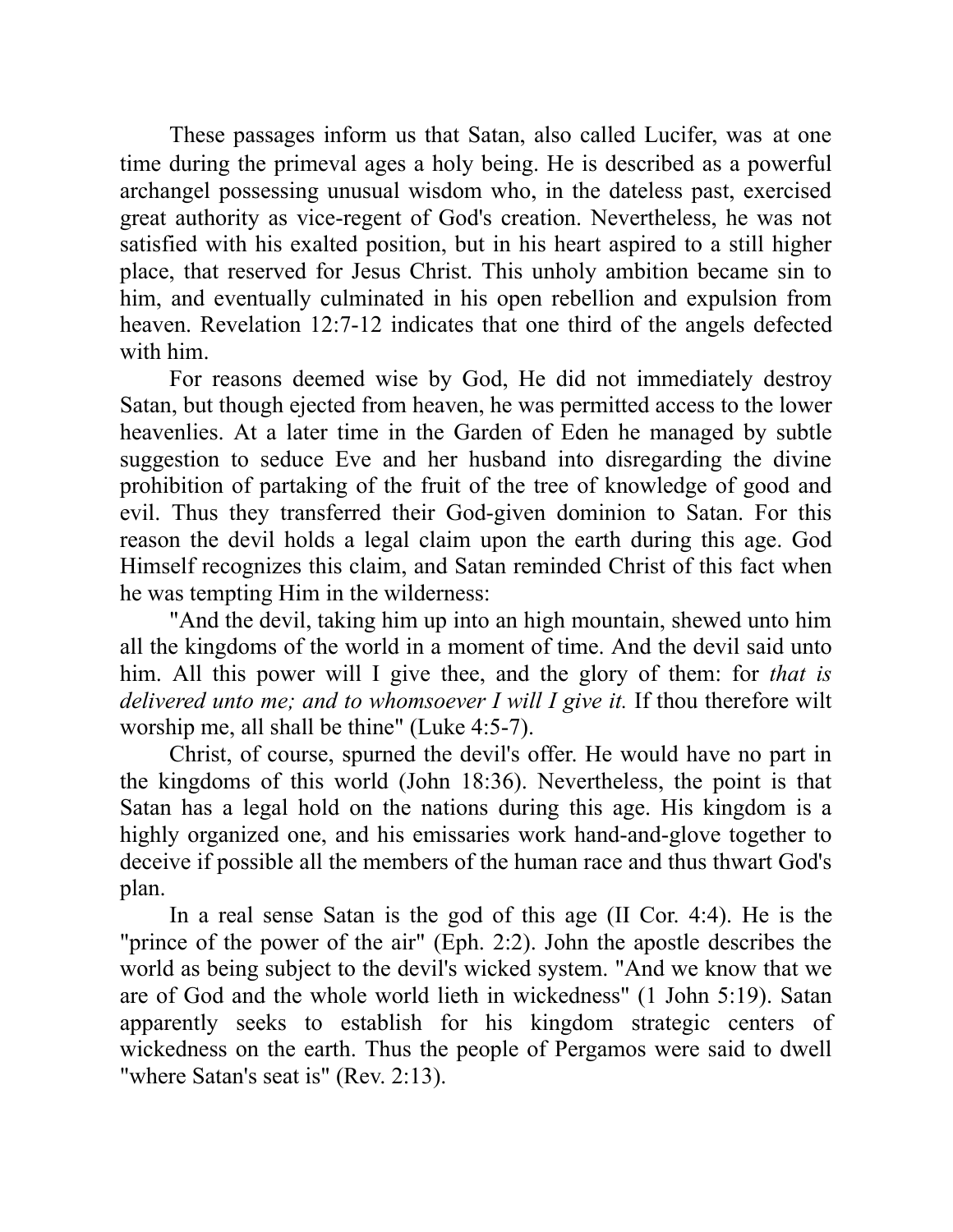The educational, social, and political systems of the world naturally do not recognize Satan's position of power. The intelligentsia of our day do not in fact acknowledge the existence of a personal devil. They consider the phenomena of the spirit world as being entirely psychic, explainable in terms of the natural operations of the human mind. Thus they are blinded and deceived by the very powers which they deny.

One of the most vivid pictures afforded by the Scriptures of Satan's rule over the nations is found in Daniel 10. Here we are told of a certain prince of Persia withstanding the very angels of God. The term "prince of Persia" could not refer to the visible king of that nation, who would certainly have no power to war against an angelic being, but to the invisible prince in the army of Satan who resided in the heavenlies and exercised the real power over the kingdom of Persia.

This leads to the conclusion that each nation has an unseen, though very real, prince from the kingdom of darkness. Under the hegemony of these powerful fallen archangels of the spirit world, a multitude of lesser spirits operate and as far as possible carry out the wishes of their supreme master—Lucifer. By means of the myriads of evil spirits, the devil is able to make his power felt in every part of the world.

These demons operate in diverse ways. They first seek to clothe themselves with human bodies, and then to deceive their victims and lead them into the deepest depths of delusion. All of them can be generally classified as lying spirits, for they deceive and delude the nations into rebellion against the true God. No demon may depart from the principles upon which this Satanic kingdom is based, although the manner of their operations and deceptions varies greatly. As Jesus said, "Every kingdom divided against itself is brought to desolation; and every city or house divided against itself shall not stand: And if Satan cast out Satan, he is divided against himself; how shall then his kingdom stand?" (Matt. 12:25, 26).

Jesus went on to declare that "if I cast out devils by the Spirit of God, then the kingdom of God is come unto you" (verse 28). Satan, therefore, is not unlimited in his power, and his plans may be thwarted and brought to nought through prayer and intercession. In the case of Daniel, he waited in prayer and fasting before the Lord for three weeks. In the end Michael the archangel was dispatched to render assistance to the angel who was contending against the prince of Persia. The result was a great victory, and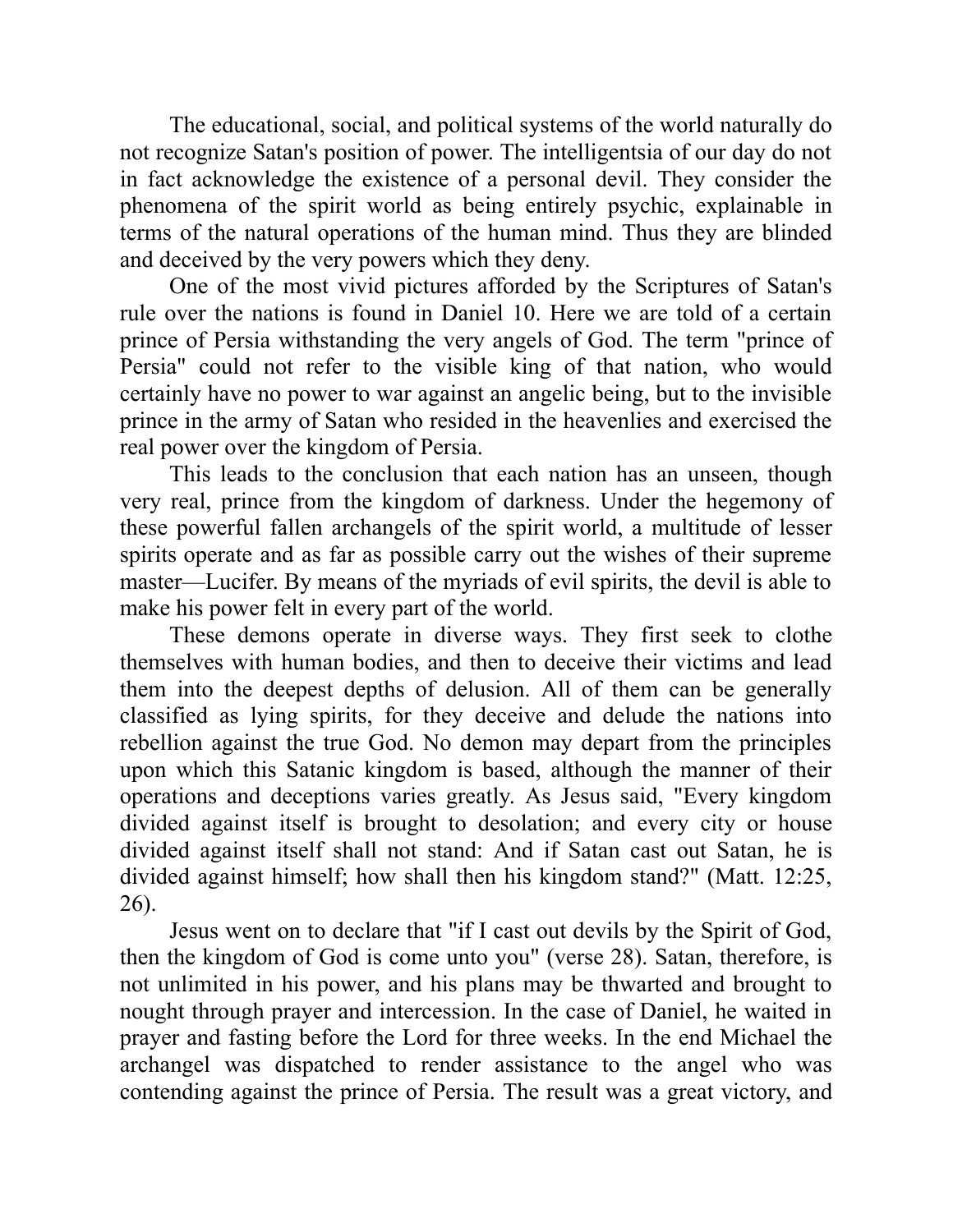the angel was able to get through to Daniel and inform him of the things that he was desirous to learn about the future of his nation. The prince of Persia was forced to give way to the angelic hosts, and following his defeat the prince of Grecia took over the dominion. Alexander the Great was the human prince of Grecia, and he obtained a great name in history, but the real ruler was a prince of the kingdom of darkness who exercised authority in the heavenlies.

It will be noted in passing that Daniel through his prayers played a vital part in defeating the hosts of darkness, and for his faithfulness he received the special commendation of the angel. The Scripture text is illuminating:

"And he said unto me, O Daniel, *a man greatly beloved,* understand the words that I speak unto thee, and stand upright: for unto thee am I now sent. And when he had spoken this word unto me, I stood trembling. Then said he unto me, Fear not, Daniel: for from the first day that thou didst set thine heart to understand, and to chasten thyself before thy God, thy words were heard, and I am come for thy words. But the prince of the kingdom of Persia withstood me one and twenty days: but, lo, Michael, one of the chief princes, came to help me; and I remained there with the kings of Persia" (Dan. 10:11-13).

That believers in their prayer life play an important part in the warfare in the heavenlies is very clear from Ephesians 6:12, 18:

"For we wrestle not against flesh and blood, but against principalities, against powers, against the rulers of the darkness of this world, against spiritual wickedness in high places . . . Praying always with all prayer and supplication in the Spirit, and watching thereunto with all perseverance and supplication for all saints."

Here we are told that our warfare is not against flesh and blood but against the unseen spiritual powers of wickedness in the heavenlies who influence the actions of men to evil. That is the reason that the people of God must develop a strong prayer life. By so doing they ward off the attacks of these malicious spirits and render them powerless to carry out their evil designs.

In the following chapters we shall note the various methods and means by which demons under the hegemony of Satan harm and injure human beings. We shall learn that there are many kinds of evil spirits, some more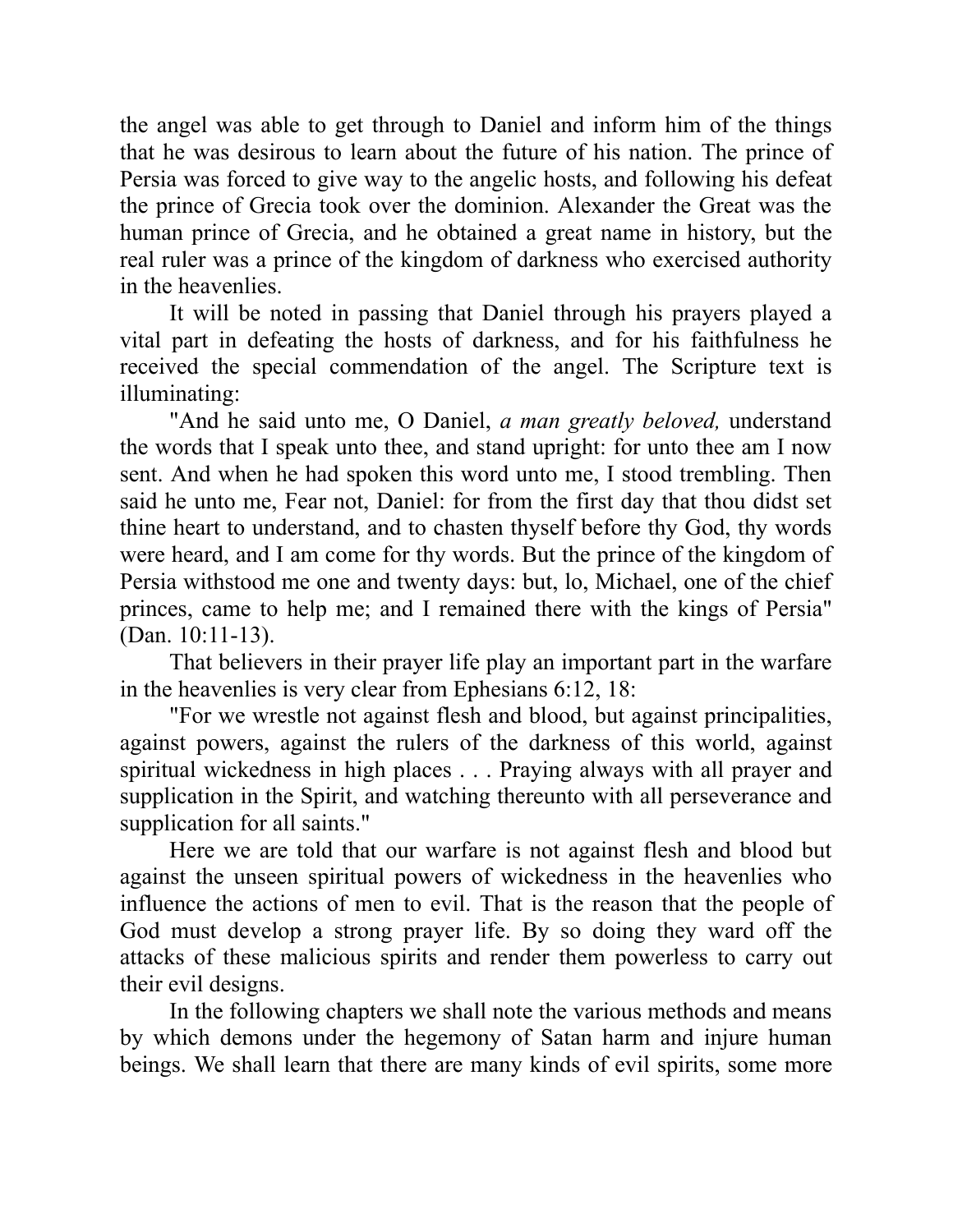powerful than others who are constantly carrying on a warfare against the saints of God.

It is not the province of this book to detail the activities of Satan and his host of evil angels, but more particularly the lesser spirits, the demons that operate under their direction. We shall mention, however, that during the Great Tribulation Satan and his angels will be cast out of the heavenlies as the result of the warfare of the righteous angels and the prayers of the saints of God.

"And there was war in heaven: Michael and his angels fought against the dragon; and the dragon fought and his angels, And prevailed not; neither was their place found any more in heaven. And the great dragon was cast out, that old serpent, called the Devil, and Satan, which deceiveth the whole world: he was cast out into the earth, and his angels were cast out with him. And I heard a loud voice saying in heaven, Now is come salvation, and strength, and the kingdom of our God, and the power of his Christ: for the accuser of our brethren is cast down, which accused them before our God day and night. And they overcame him by the blood of the Lamb, and by the word of their testimony; and they loved not their lives unto the death. Therefore rejoice, ye heavens, and ye that dwell in them. Woe to the inhabiters of the earth and of the sea! for the devil is come down unto you, having great wrath, because he knoweth that he hath but a short time" (Rev. 12:712).

This event of Satan's being cast down to earth precipitates the fearful reign of the antichrist. His period is short, however, and at the time appointed Satan and his hosts will be rounded up and cast into the bottomless pit.

As we have said, our subject in this volume pertains in particular to the activities and practices of demons who are emissaries carrying out the will of their master, Satan. We shall, therefore, consider first of all what the Scriptures have to say about the origin of these evil spirits.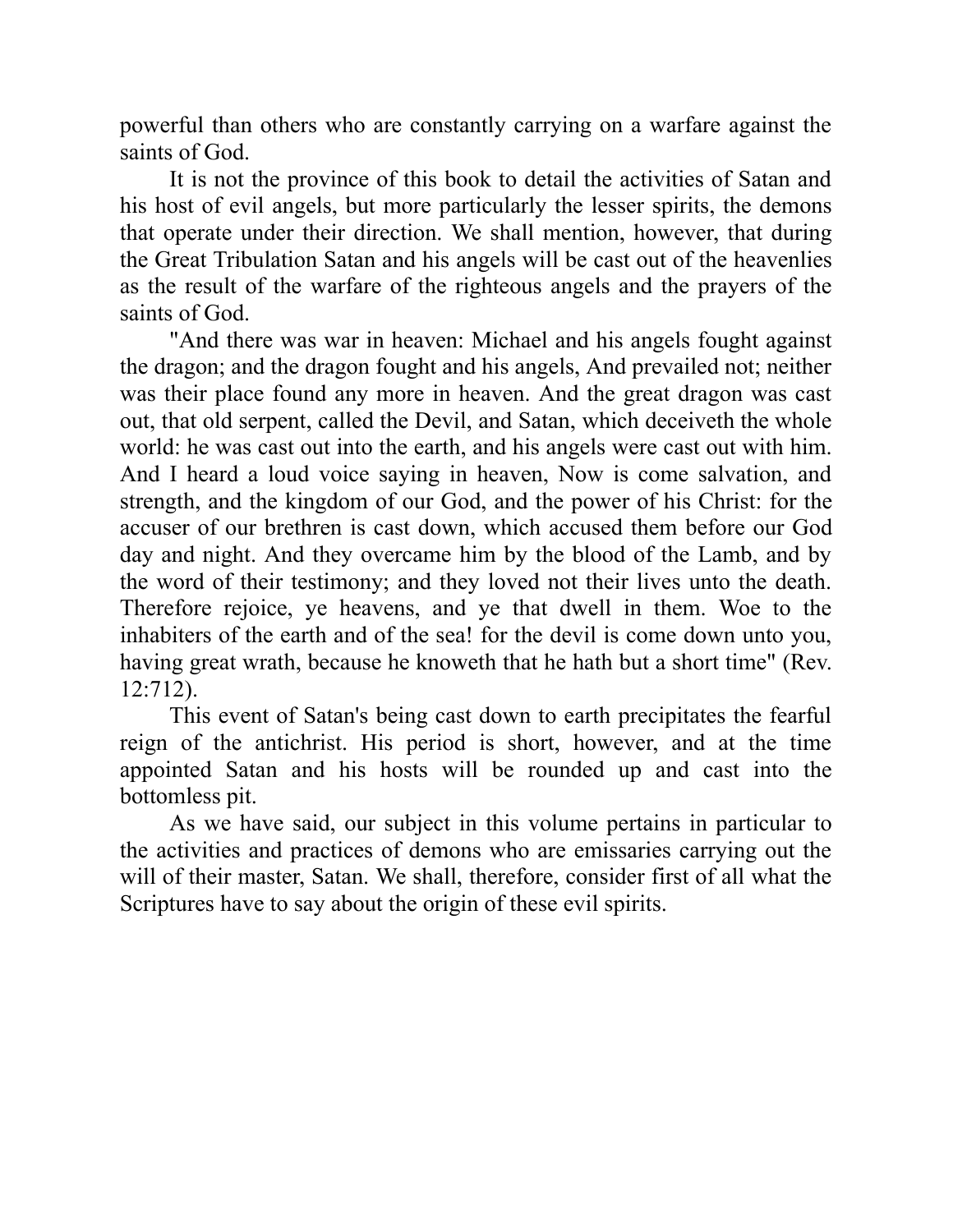#### **Chapter II** *The Origin and Character of Demons*

<span id="page-9-0"></span>That demons, or unclean spirits, exist there is no doubt. But how they originated and fell is not fully clear, although enough is revealed in the Bible to give us a fair idea of these things. As we have said, Satan was once a holy being and vice-regent under the God of creation. His mad act to usurp the place of Christ, however, was his undoing, and as the result of the rebellion that he fomented, both he and the angels which followed him were cast out of heaven. The demons are not the same class of beings as fallen angels, although the evidence is strong that their fall is also associated with Satan's rebellion.

There is a general belief among Bible scholars that demons had their origin in a pre-Adamite age. There is strong Scriptural evidence, if not conclusive, to support this belief.

After placing Adam and Eve in the Garden of Eden, the Lord gave them the command to multiply and replenish the earth (Gen. 1:28). This command was the same that He gave to Noah after the flood: "Multiply and replenish the earth" (Gen. 9:1). Since the same Hebrew word is used in each instance, the inference is that the population of the earth was depleted in both cases, which would indicate the existence of a pre-Adamite race.

Were there actually people on the earth before the days of Adam? There is no reason why there could not have been. There is a naive belief held by some that God began His activities just 6,000 years ago! This is not the place to debate this question. But it is important to remind ourselves that God is not only the God of time, but also from "everlasting to everlasting thou art God."

"For thus saith the high and *lofty One that inhabiteth eternity,* whose name is Holy; I dwell in the high and lofty place, with him also that is of a contrite and humble spirit, to revive the spirit of the humble, and to revive the heart of the contrite ones" (Isa. 57:15).

It is not to be considered strange that God was active in His divine plan long before the creation of Adam and his descendants. The Bible hints in more than one place that there was a pre-Adamite race, and that through transgression it came under judgment. Isaiah and Jeremiah refer to a catastrophe apparently greater in scope than there was at the time of the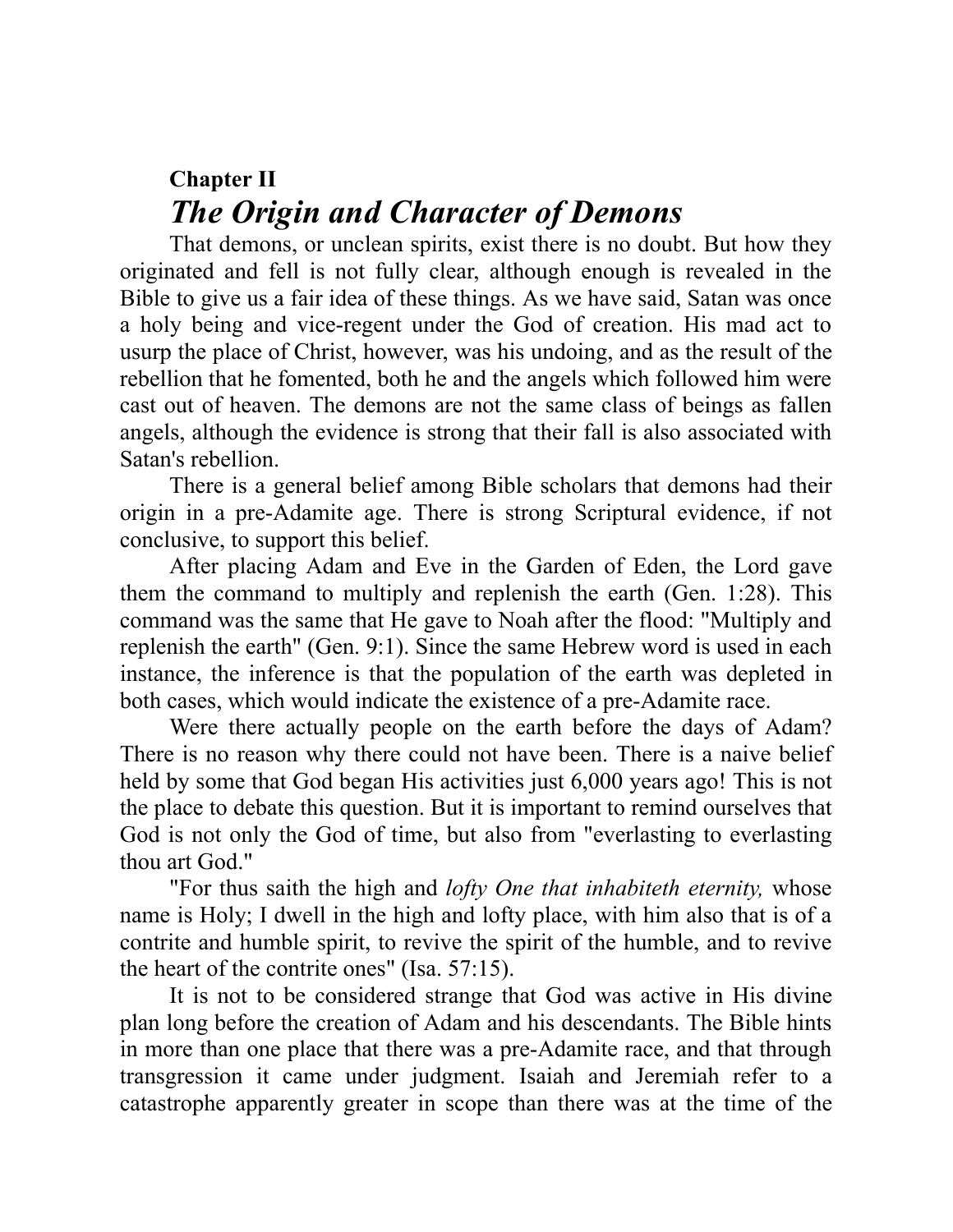Flood. In fact, the indication is that it was so severe that no man was left on the earth, and that "the earth was without form and void," the very condition the world was said to be in before the Adamic creation (Gen. 1:1, 2).

"Behold, the Lord maketh the earth empty, and maketh it waste, and turneth it upside down, and scattereth abroad the inhabitants thereof' (Isa. 24:1).

"I beheld the earth, and, lo, it was without form, and void; and the heavens, and they had no light. I beheld the mountains, and, lo, they trembled, and all the hills moved lightly. I beheld, and, lo, there was no man, and all the birds of the heavens were fled. I beheld, and, lo, the fruitful place was a wilderness, and all the cities thereof were broken down at the presence of the Lord and by his fierce anger" (Jer. 4:23-26).

The question is whether this judgment was related to the fall of Satan. Did the devil's rebellion affect the earth also? In Ezekiel 28:11- 19, which deals with the fall of Lucifer, we are told that this archangel was at one time in Eden, the Garden of God. We are also informed that Lucifer was perfect in his ways, until he was lifted up by reason of his beauty and his wisdom and "iniquity was found" in him.

If demons exist, as they surely do, then the question is, how did they originate? While there are some differences of opinion concerning this subject, the general conclusion is that their fall was associated in some way with that of Satan.

That demons are not the same as fallen angels would seem evidenced by the fact that they are seeking embodiment. A demon finds rest only when it can secure habitation in a human body. Once it takes possession, it will remain there until it is forcibly ejected, or until the person's death (Luke 11:15-26). It will never leave of its own accord.

# **Other Views Regarding the Origin of Demons**

There are those who believe that demons are actually the fallen angels who defected at the time of Lucifer's fall. However, the evidence is strong against this theory. Fallen angels have spiritual bodies and do not naturally seek embodiment as demons do. Angels, not having physical bodies, do not die in the sense that men die (Luke 20:35, 36), although angels can sin and suffer spiritual death— separation from God.

Another important argument against fallen angels being demons is the fact that the latter have their habitat upon earth, while the fallen angels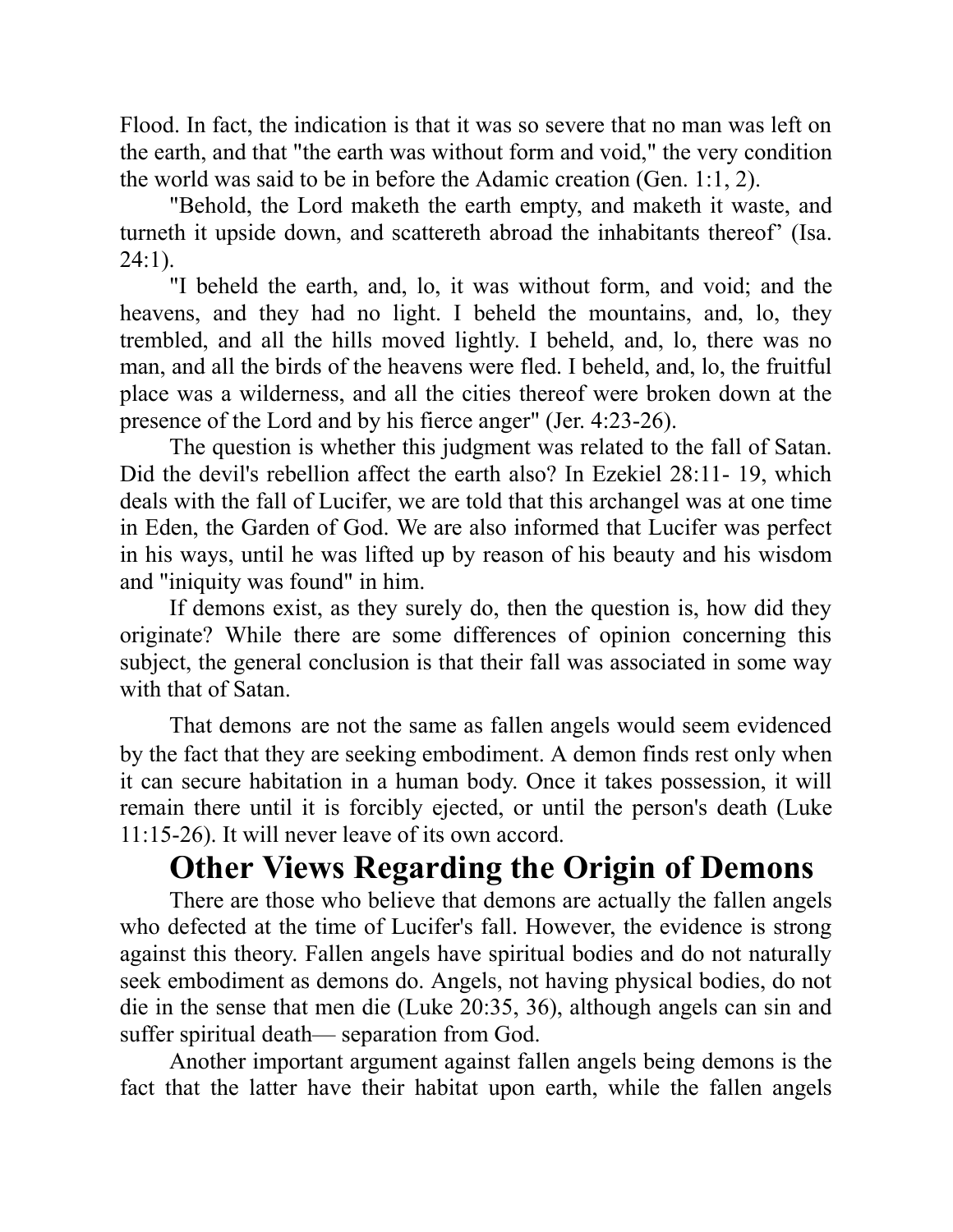occupy the heavenlies and are generally engaged in conflict with the angelic hosts of God as depicted in Daniel 10. This warfare in the heavenlies is graphically described by Paul in Ephesians 6:12, which we have quoted previously.

The saints who sit in heavenly places with Christ Jesus (Eph. 2:6) also participate in this warfare and are urged to put on the whole armor of God in order to stand against the evil day. Of course it is possible for Satan or one of his angels to enter temporarily into a human being (Luke 22:3), but since they have access to the heavenlies, it would appear, all things considered, that they would not confine themselves to human bodies.

The distinction, therefore, between demons and fallen angels appears to be rather conclusive.

There is another theory held by some that demons are disembodied spirits of the progeny of angels and the "daughters of men" spoken of in Genesis 6:2. However, Jesus said that angels neither marry nor are given in marriage, and it seems unlikely that the "sons of God" spoken of in that chapter were actually angels. It certainly would be a most unusual prodigy for an angelic incursion upon the earth of this nature.

Such are the main views on the various origins of demons. The subject has a fascination, but fortunately the complete resolution of the problem is not necessary to an adequate understanding of the activities of demons, their habits, and methods of operation. And it is this which is really important to understand.

# **Demons Are Personalities**

That demons are more than an evil influence but are personalities is proved in various ways, including their power of speech. Spiritist mediums in trance are often unconscious of what the impersonating spirit is saying, and yet a very intelligent though delusive conversation may be carried on with them. These demons pretend to be the spirits of the dead, which is, of course, false. They are evil spirits under the hegemony of Satan. And though they operate in different manners, their ultimate purpose is to deceive people and lead them into darkness.

The writer has had varied experiences in which a demon has spoken. Ordinarily it seeks to hide its identity, but when exposed it may speak in vicious and hateful language. Nell Hibbard in her book *Demonology* tells of an instance in which she dealt with a demon possessed woman. We take the liberty to quote from it in this account: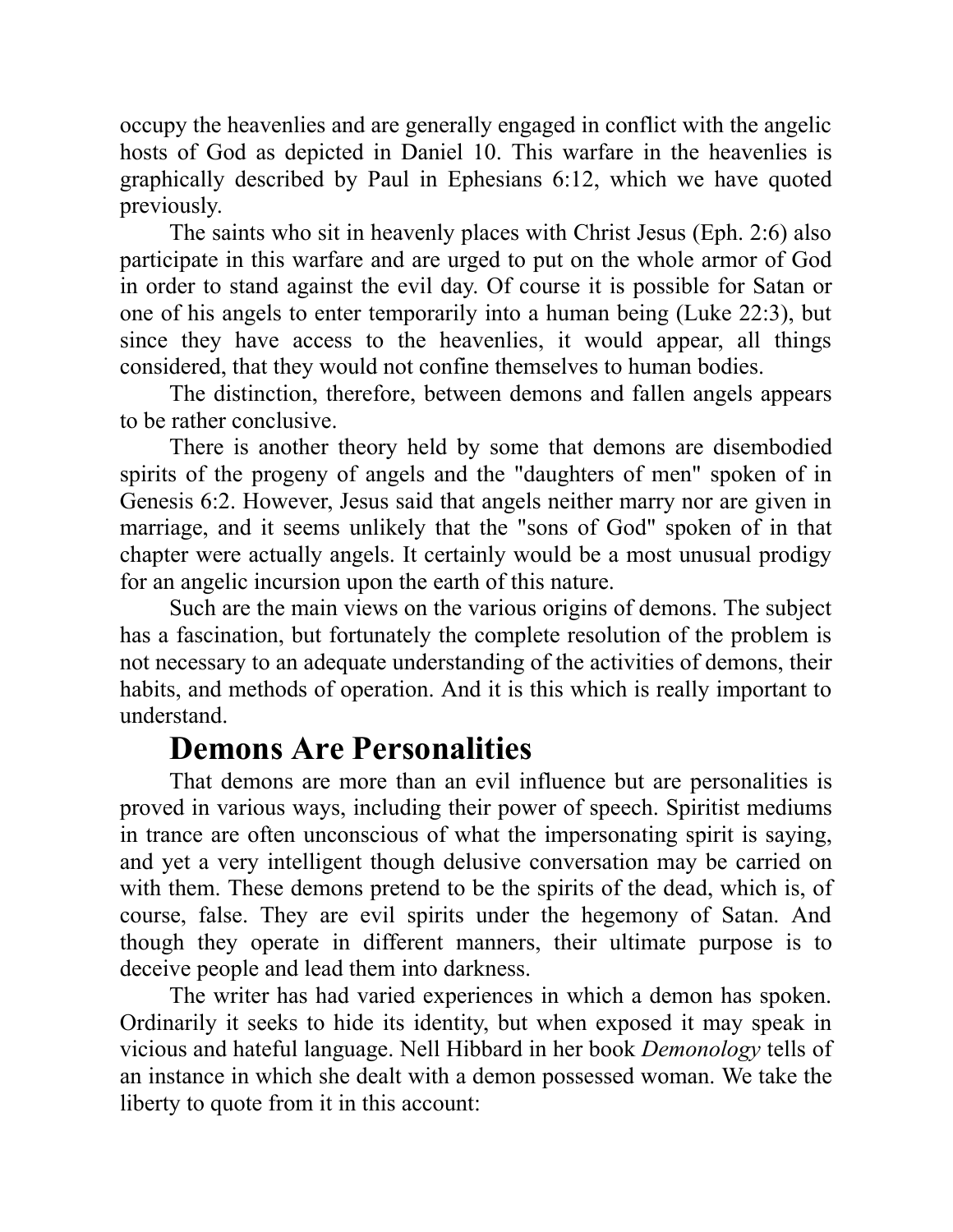Several years ago a frantic husband and some friends brought a poor demon-possessed woman from Fort Worth to our church for prayer. She was lying on her back in the nursery of the church when we arrived. As we entered the room the devils screamed through the woman's lips. Her eyes crossed and stood out as though they were on stems. Her face became so distorted that it lost a human resemblance. The right corner of her mouth drew underneath the center of her chin. White froth rolled from her mouth and stood an inch high like solid anchored banks.

"I hate you," a fiendish voice screamed, and the woman lunged toward me like an angry wild animal seeking her prey.

As we pleaded the blood of Christ, instantly she stood dead still in her tracks as though someone had suddenly stopped her. Then the devil through her lips told me my sermon topic of the previous evening. Bear in mind that I was in Dallas, and the woman in Fort Worth, yet the devil knew that I had preached on demonology Sunday evening.

One imp snarled, "You tried to wreck our kingdom last night by telling the people the way we work and by telling the tactics we use. Well, you did give us a bit of trouble, but there's enough of us in here to give you and several others plenty of trouble." My blood momentarily chilled, but we began earnestly praying. For three days and two nights someone stayed with her in earnest travail before God. At the end of the second night, the last demon was cast out and she was gloriously liberated. That was an example of real demon possession. In that case the demons not only possessed her, but controlled her physical body.

In a case I personally witnessed in my youth, the devil at first pretended to be the Spirit of God and warned us not to doubt. It had many things to tell us about the spirit world of heaven and hell, and it seemed to us at first to be genuine. But the Bible warns us to test the spirits (1 John 4:1-3). And in this case the spirit in question did not stand the test. When finally the evil spirit's identity was clear, it readily admitted it was a demon. The individual through whom the spirit had spoken had quite a battle, but was finally delivered from its power.

# **Demons Can Occupy Identical Space at the Same Time**

It is a law of physics that only a certain amount of matter can occupy the same space at the same time. An enormous amount of pressure can be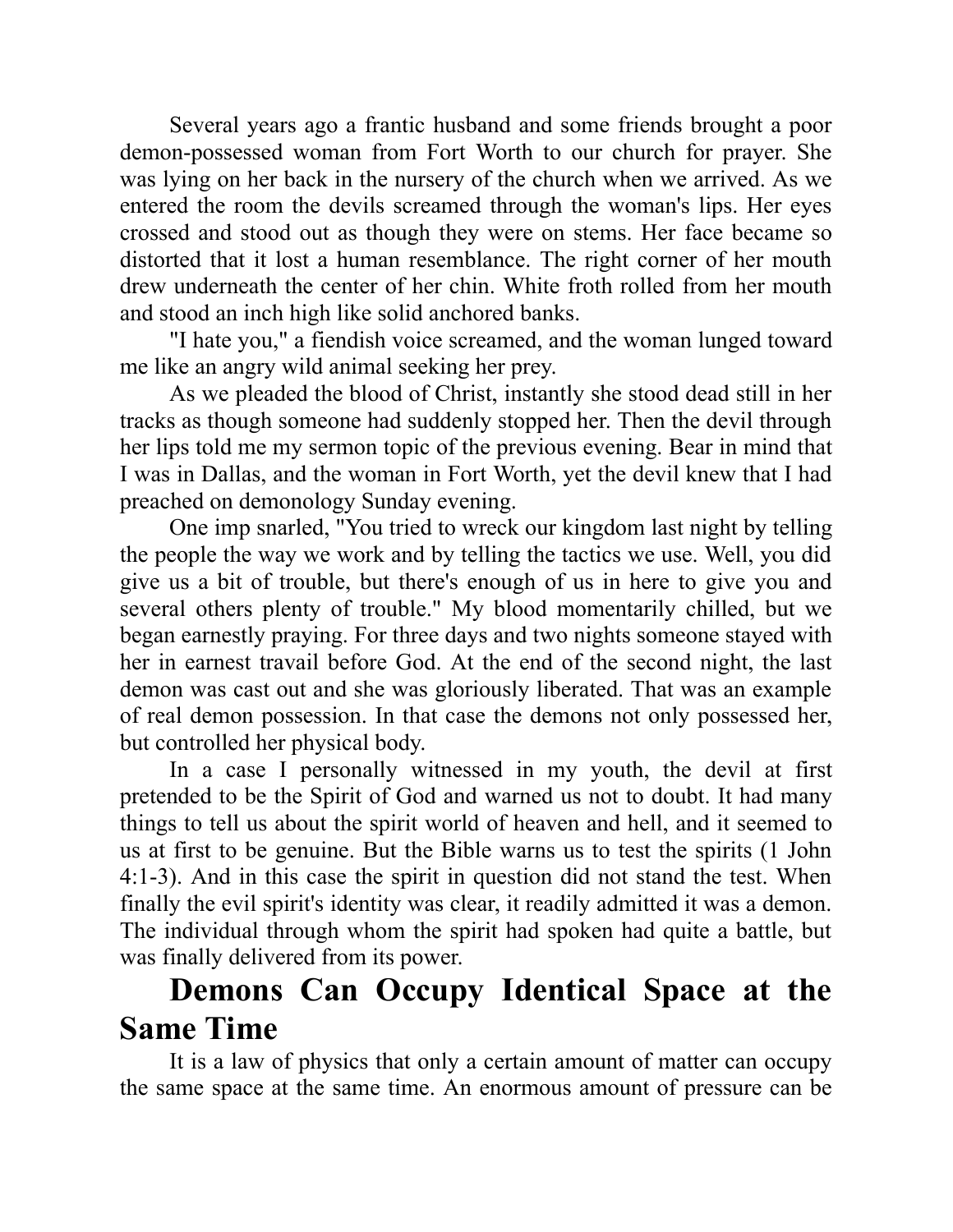applied to a substance, water for example, and still it will not compress, or only a very small amount. Atomic scientists tell us that there has to be a total disruption of the atom before there can be a collapse of matter.

So much for the physical universe. But what is true of the physical world is not necessarily true in the spiritual world. When the Holy Spirit comes upon a man, He in no way diminishes the man's personality or his spirit, but instead the person's whole being is quickened and made more alive. On the other hand, evil spirits, one or many can inhabit the same person; that is, fill the same space. But an evil spirit, unlike the Holy Spirit, instead of blessing the person acts like a malignant disease which not only injures but degenerates the whole person, body, soul, and spirit. The more of these evil spirits that enter the person, the more powerful their control, and the more rapid the deterioration of the personality.

In the case of the man who was delivered from a dumb spirit, Jesus afterward gave a solemn warning (Luke 11:24-26). He said that the man must now fill his life with the things of God or else the evil spirit should presently return with seven more spirits, making eight in all. In such case the man's condition would be much worse than it was in the beginning.

There was the case of Mary Magdalene "out of whom went seven devils [demons]" (Luke 8:2). Obviously she was a hard case before deliverance, but afterward she showed her extreme gratitude for her deliverance and disregarding any possible danger to herself was among the first to visit the tomb where Jesus was buried. The Lord, recognizing her great devotion, appeared to her first after He was risen (Mark 16:1, 9).

Seven or eight demons in a person would appear to be a large number. However, in recent times there have been cases in which an individual has been possessed of dozens and even scores of demons.

In some instances these have come out one at a time, calling their names as they left. Spiritist mediums who consort with these demons are blind to their satanic nature and mistake them for spirits of the dead.

It is not surprising that there is system and order even in the spirit world (Matt. 12:25-26). In spiritist seances it is usual for a particular demon (who generally pretends to be a previous resident of the earth) to assume authority under the guise of a "guide." Other demons who wish to communicate with some client of the medium must do so through this guide. An important point to be remembered is that many evil spirits can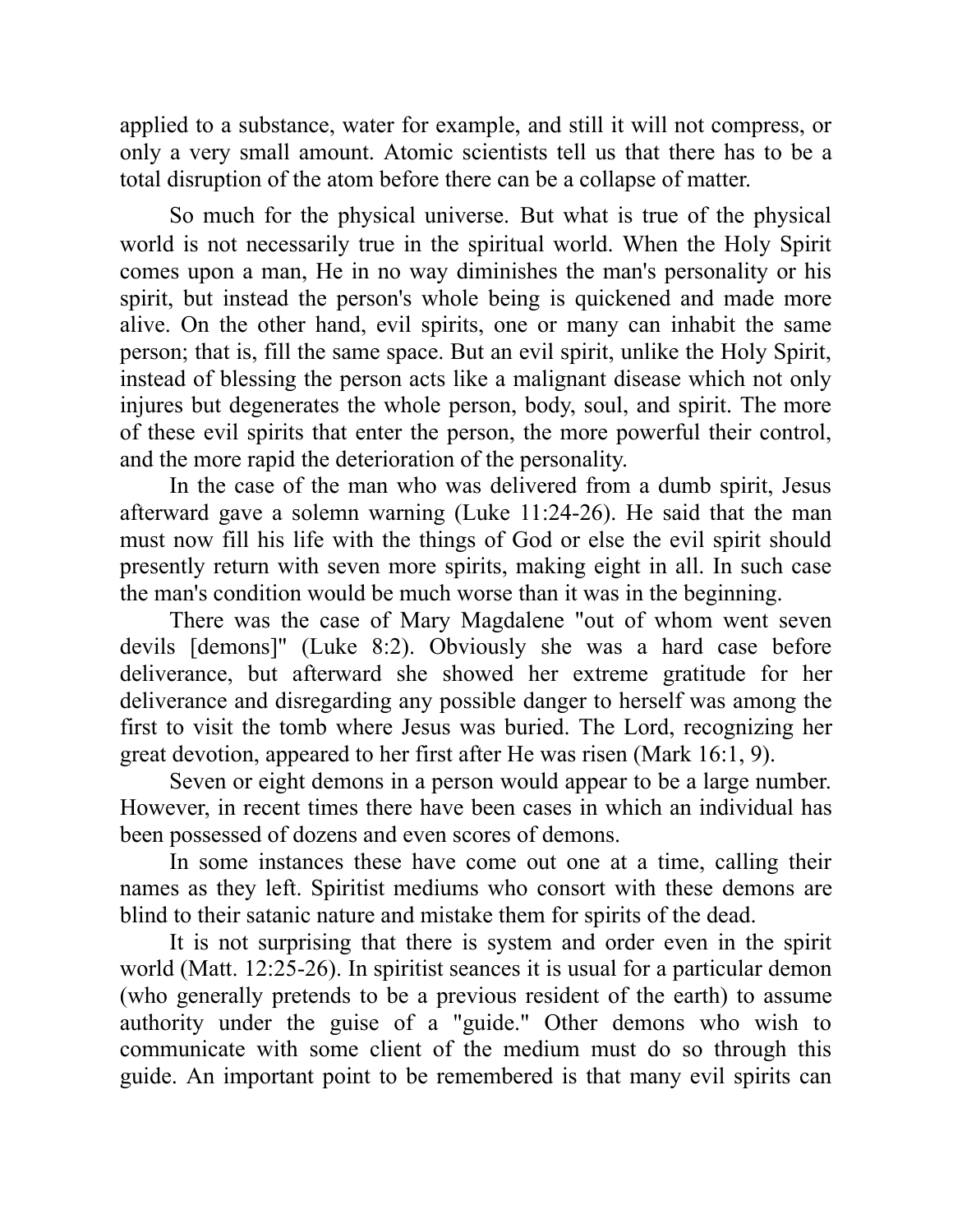converse, communicate, and live together in the body of the same person, causing him no little misery and suffering.

The almost limitless capacity of the human body to be possessed of demons was well demonstrated in the case of the demoniac. When Jesus, before He delivered the lunatic, questioned the demons as to their names, the leader replied, "My name is Legion; for we are many" (Mark 5:9). Now a legion of soldiers in the Roman army was about 6,000. This does not necessarily mean that the man was possessed by exactly 6,000 demons, but it does indicate there was a vast number—enough so that when exorcized from their victim they violently disturbed a herd of 2,000 swine, insomuch that the latter stampeded into the sea and were drowned (Mark 5:13).

This indicates that a large concentration of evil spirits may generate enough demonic energy to create convulsions among living creatures, whether man or beast. This no doubt is a clue to the frenzied actions of an excited mob which sometimes commits incredible acts of violence. In saner moments the same people as individuals would probably recoil at the very thought of such acts.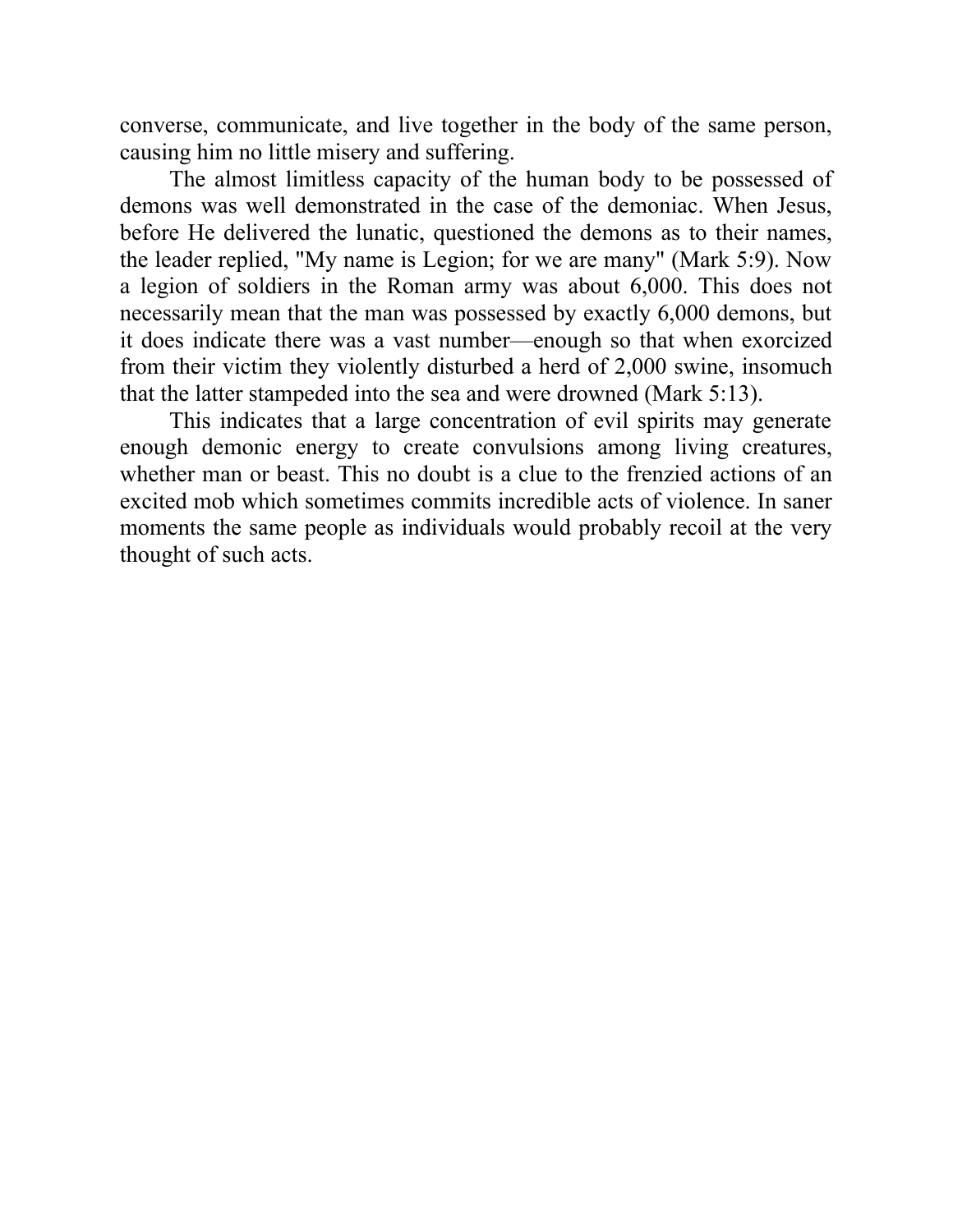#### **Chapter III** *Dif erent Orders of Demons*

<span id="page-15-0"></span>People are generally under the impression that all demons are more or less alike. But this is a mistake. Demons are as different in their individual capacities, their habits, their ways, as human beings are with this exception: their objective is consistently malevolent; and they invariably seek the ruin of the souls of those whom they seduce and deceive.

For example, certain demons are specifically adapted to afflict the bodies of people. Others direct their operations toward deception and delusion. Some demons can be cast out readily, while others are so tenacious that they can only be exorcised by prayer and fasting. The Bible enumerates many kinds of demons. There are deaf spirits, blind spirits, deceiving spirits, seducing spirits, jealous spirits, insane spirits, epileptic spirits, familiar spirits, foul spirits, and still others.

When these spirits were created, they were not unclean spirits but were holy beings. God does not create wicked spirits; God said of Lucifer before he fell, "Thou wast perfect in thy ways from the day that thou wast created, till iniquity was found in thee" (Ezek. 28:15). But Lucifer through his pride apostatized and came under judgment. The demons were apparently involved in Satan's rebellion.

Having lost their bodies, the demons became disembodied spirits. As human beings vary in their talents, abilities, and powers, so these spirits after their disembodiment retain to some degree the special aptitudes and capabilities of their former existence, although all is perverted to evil purposes. Some demons are more subtle than others in their operations and their capacity to deceive. Others, like the epileptic spirit, have much greater power than other demons. Once this kind of spirit gets control, it is able to resist expulsion more than others.

Again there are seducing spirits that are engaged in enticing men and women into immorality. Others are murderous spirits which incite men to commit homicide or self-destruction. Still others are familiar spirits that enter into a sort of covenant relationship with the medium. They pretend to be spirits of dead persons who previously lived on the earth.

#### **Demons of the Sense Organs**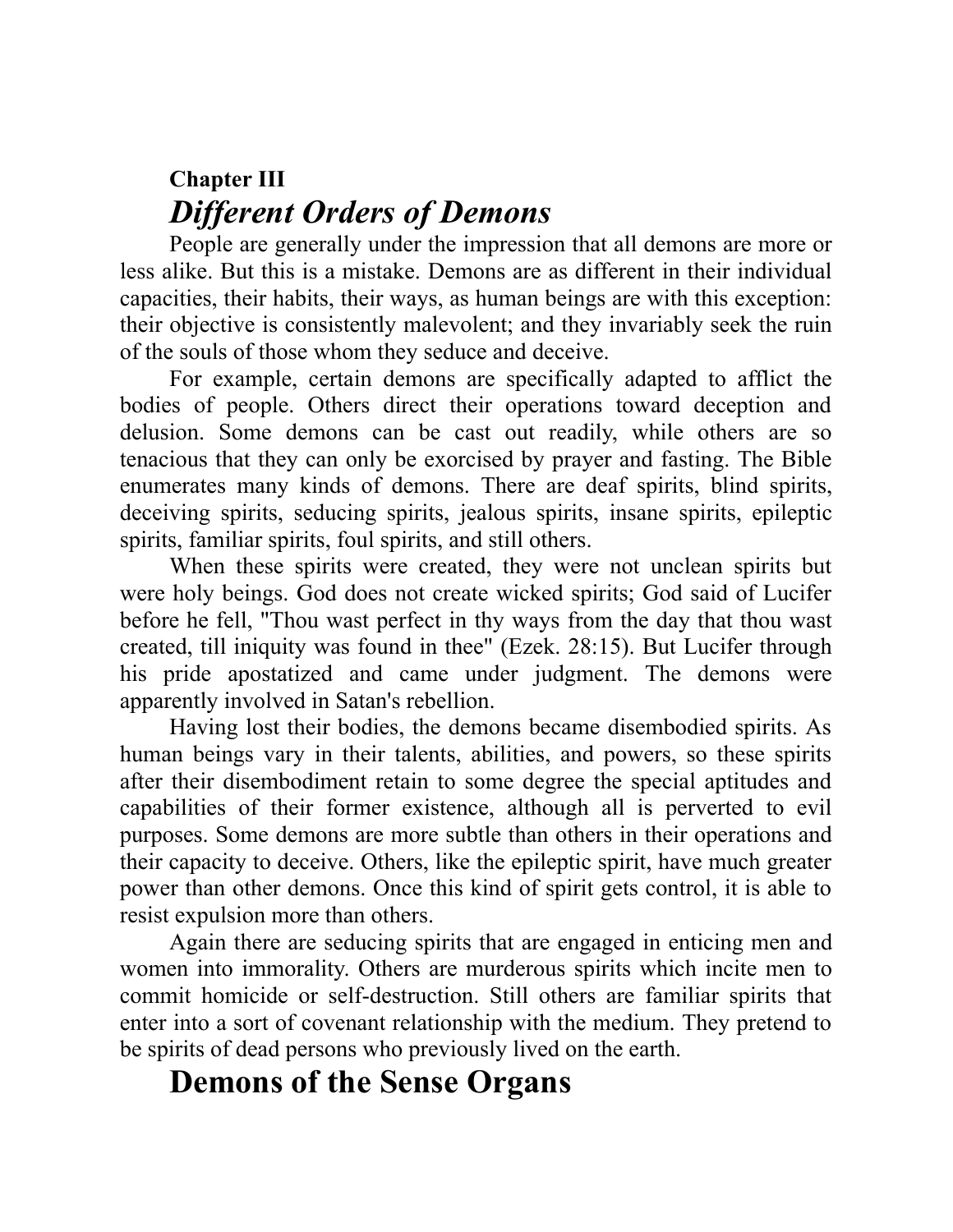Certain demons are able to assume a measure of control over the physical body through the major nerve centers of the sense organs. It should be noted that these kinds of spirits do not necessarily acquire dominion over the moral nature of the person. Indeed they are often able to afflict devoted Christians who do not understand nor realize their authority over Satan. Let us notice the operations of various types of spirits as recorded in the gospels.

# **Deaf and Blind Spirits**

"Then was brought unto him one possessed with a devil, blind, and dumb: and he healed him, insomuch that the blind and dumb both spake and saw" (Matt. 12:22).

Evil spirits are able to produce deafness by lodging on the auditory nerve. They are able to cause blindness by resting upon the optic nerve. Where the structure of the organ has not been damaged, often startling miracles result through the simple exorcising of these spirits. When they lodge on important nerves, the organ becomes paralyzed and ceases to function properly. Thus when the deaf spirit is cast out, the person is immediately able to hear sounds. Unfortunately, if the person has been deaf since birth or infancy, he will be able to hear the sound but unable to understand its meaning any more than we can understand Chinese when we hear it for the first time. The lay person, however, often fails to take this into consideration and expects the individual to begin carrying on a fluent conversation at once. But he cannot, any more than we could converse with a foreigner in his language, after hearing him speak for the first time. Without special care, the deaf person already suffering from an inferiority complex tends to withdraw back into his shell and continue to live in the world to which he is accustomed.

It seems strange to some people that a demon can cause blindness. The writer once was conversing with a prominent minister on the subject, and he strongly objected to the view that a demon could cause blindness. When I showed him Matthew 12:22, he looked at it in astonishment, having apparently failed before to note its significance. Those who have prayed for deaf people or the blind well know that such spirits are able to produce these conditions, and when they are cast out it often results in instantaneous deliverance.

In foreign lands during the great healing campaigns of a few years ago, perhaps the most spectacular deliverances were those in which demons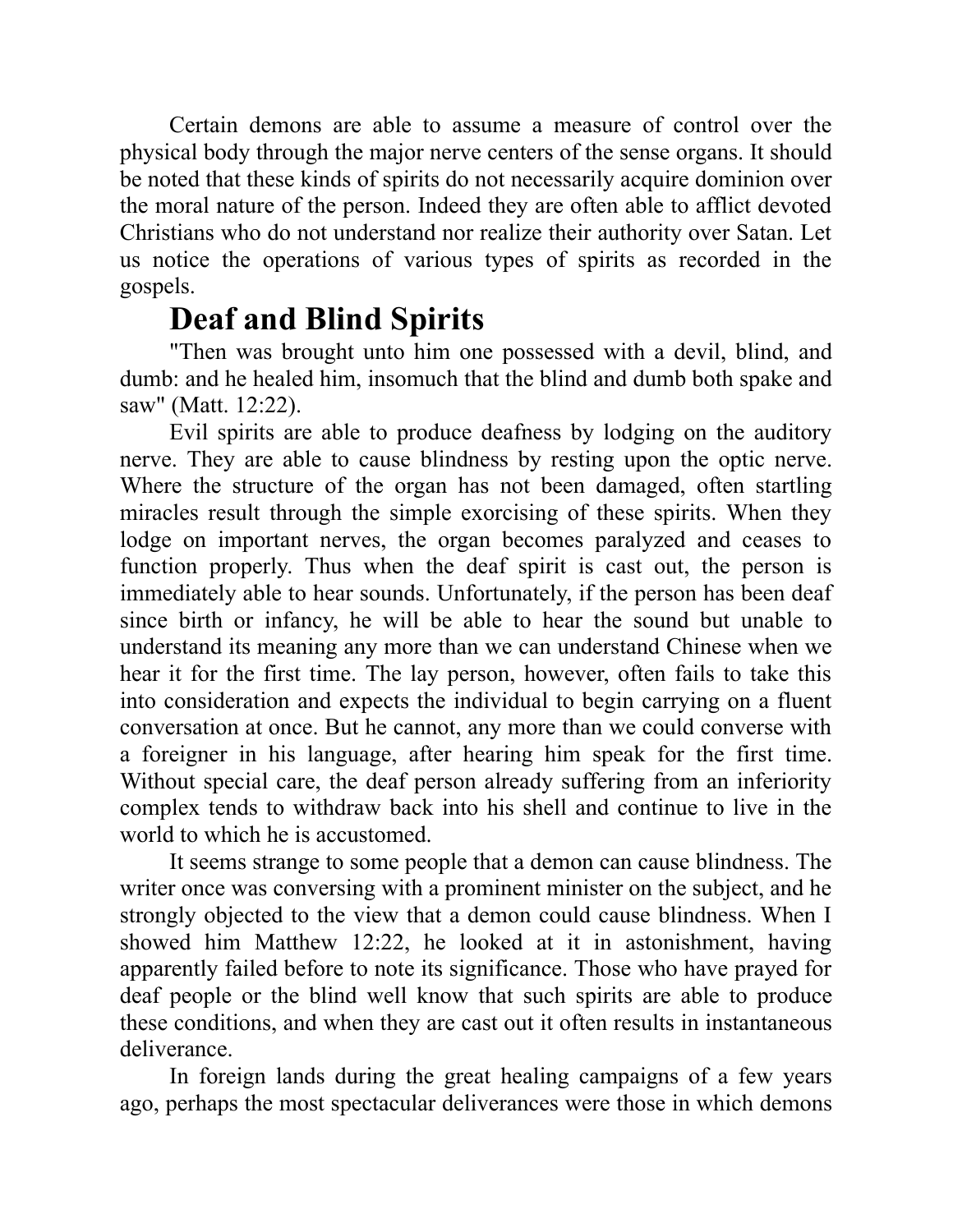in blind persons were cast out. The blind people had never been taught either belief or unbelief. Although they knew little of the Scriptures, when they heard of people getting healed, it seemed that their faith would be so stimulated that large numbers of such cases would receive instant deliverance. There would not be the atmosphere of doubt present that so effectually hinders the working of the miraculous in the homeland.

A child is often easy to minister to as he has a natural faith. In the case of a blind child, if the eyes are not structurally damaged and the condition arises simply because a blind spirit has deadened the optic nerve, the deliverance can be so immediate as to send a thrill through a large congregation, and any opposition to miraculous healing is quickly silenced. Such a case occurred some years ago in a large meeting in Cleveland, Ohio. One of the newspapers initiated a series of articles denouncing the meetings and asserting that the reported healings were all fraudulent. One of the boys that I had prayed for personally in an afternoon meeting had been brought to the services totally blind. After prayer his eyes were wonderfully opened. When the case was presented to the large congregation together with the testimonies of the mother and the boy's nurse, the newspaper quickly ceased its persecutions. It was a little late, however, in its action, for many people sent in notice to discontinue subscriptions to the paper. Some time after, it went out of business.

It must be stated, however, that if there is serious structural damage to the eye, casting out the offending spirit is not sufficient. A creative miracle is necessary to restore sight.

On occasion these kinds of spirits may also attack the vocal organs, either giving their victims an impediment of speech or causing them to become mute altogether. When such spirits are cast out, the tongue is immediately loosed (Mark 7:32-35).

#### **Infirm Spirits**

There are also spirits which control or inhabit the functions of the members of the body in various ways. These may be classified as infirm spirits. On occasion they may settle on the spinal cord, an organ which performs vital functions of the body and which controls the reflexes of the entire nervous system. On occasion these spirits may cause the person's body to be twisted or bowed over in a most grotesque manner. In Luke 13:11, we have an example of this nature. We are told of a woman who had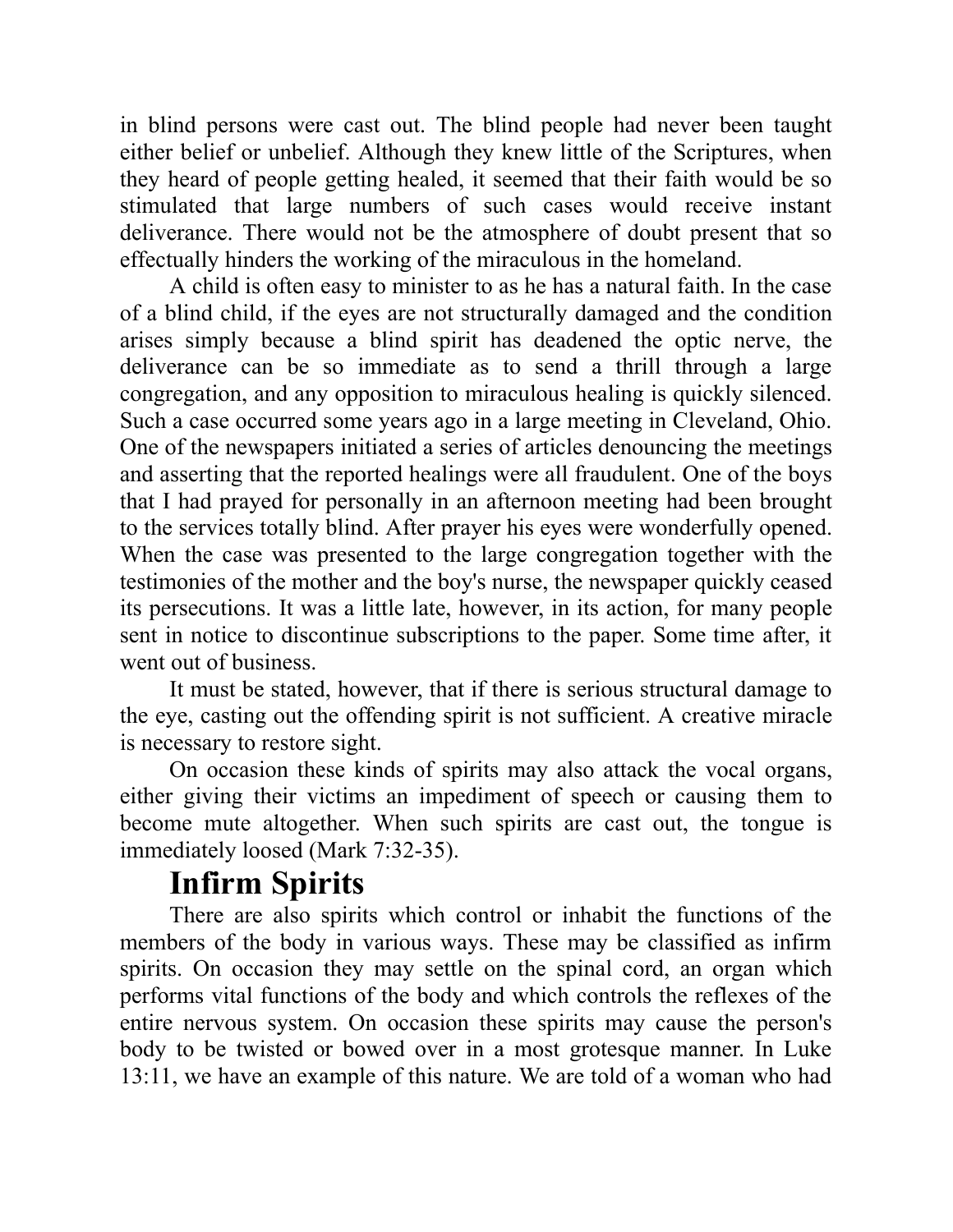an infirm spirit who was "bowed together, and could in no wise lift up herself."

It is significant to note that Jesus specifically stated that she was a daughter of Abraham, a daughter of faith. In other words, she was a believer in the faith of Abraham. This shows that there are people who are believers who may be subject to infirm spirits. When Christ cast out the infirm spirit, she was able to stand and walk normally.

This is a circumstance that is hard for some people to accept. It is a hard pill to swallow that their affliction may be caused by an infirm spirit. They will continue to suffer with their infirmity, comforting themselves with the illusion that God has put this burden upon them for some mysterious purpose. But Jesus in one stroke swept away these false illusions by frankly stating that although this woman was a true daughter of Abraham, Satan had bound her with a spirit of infirmity. The devil was responsible and not God.

Actually the devil has no right to afflict the body of a believer, any more than he has his soul, and if the individual recognizes his position of authority in God, he will not tolerate the enemy to continue to oppress him. But it is up to Christians to recognize their authority and take dominion over evil spirits.

The severe symptoms caused by an infirm spirit seizing control of the muscles of the throat are not an uncommon occurrence. A lady whom I have known well for many years had such an experience. She was suffering from some trouble in her throat caused by a flu virus. Suddenly a strange power seemed to seize her throat, causing her extreme distress and severe choking spells. In desperation, she called me long distance and explained what had happened. I recognized at once that an infirm spirit had gained control of her throat muscles and she was in serious danger. I told her over the phone to recognize her position in Christ as a believer and that the devil had no right to so affect a child of God. We then rebuked the infirm spirit and relief came almost instantly.

It should be understood that not all afflictions are directly caused by demons. Most diseases are caused by virus or various kinds of germs or bacteria. However, in many cases such diseases weaken the body so that an infirm spirit may get control of some organ of the body. To secure complete deliverance the afflicting spirit must be cast out. Thus Peter's mother-in-law was ill with a great fever, which perhaps began with a virus. But Jesus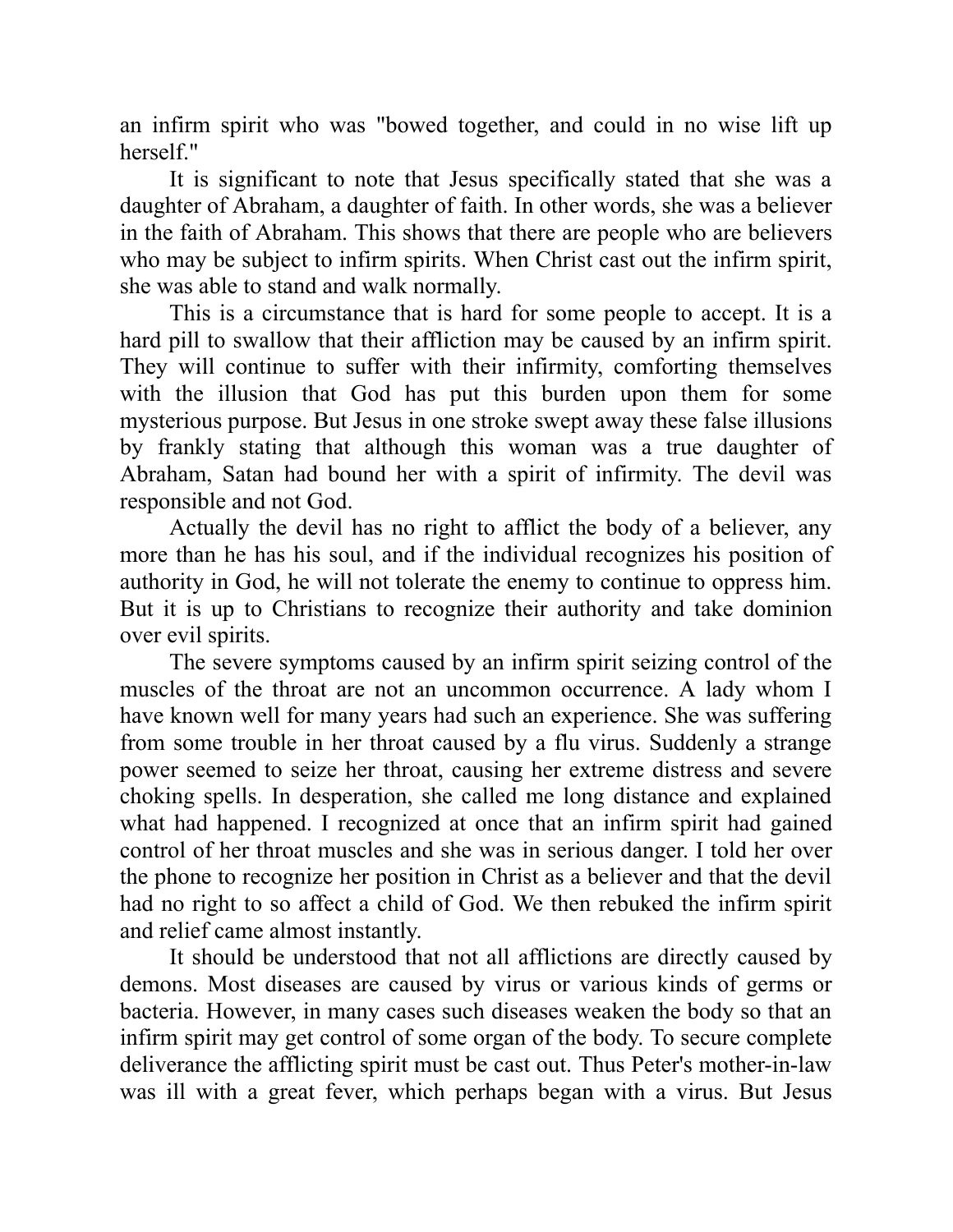recognized that an afflicting spirit of some kind was there and had taken advantage of the condition and was oppressing the woman. He, therefore, rebuked it, resulting in the mother-in-law's immediate deliverance.

#### **Oppression of the Brain**

There is a difference between the mind and the brain. After the physical body dies, the mind still retains consciousness. The brain is a very powerful tool of the mind, though the two are not identical. When the devil gets complete control of the mind, it gradually becomes Satanic just like its master. However, Satan may attack the physical brain and not the mind and produce seizures that will actually render the victim unconscious. Such was the case of the boy who was subject to attacks by a powerful epileptic demon (Mark 9:14-29). Likewise was the case of Elder Graves who wrote a number of our favorite Christian songs such as "Honey in the Rock." He was, however, gloriously delivered from the power of the epileptic spirit.

Thus far we have considered various ways in which demons afflict the human body, including those of many Christians who do not understand their authority and position in Christ. In the cases considered, the devil attacked the nervous system of the body, but did not affect the person's moral character. We shall now note ways in which the devil attacks the moral nature of man, deceiving him and demoralizing and diseasing his spirit. This power of Satan to transform his dupes into his own image is spoken of by Paul in II Cor. 11:14, 15:

"And no marvel; for Satan himself is transformed into an angel of light. Therefore it is no great thing if his ministers also be transformed as the ministers of righteousness; whose end shall be according to their works."

# **Lying Spirits**

"And he said, Hear thou therefore the word of the Lord: I saw the Lord sitting on his throne, and all the host of heaven standing by him on his right hand and on his left. And the Lord said, Who shall persuade Ahab, that he may go up and fall at Ramoth-gilead? And one said on this manner, and another said on that manner. And there came forth a spirit, and stood before the Lord, and said, I will persuade him. And the Lord said unto him. Wherewith? And he said, I will go forth, and I will be a lying spirit, in the mouth of his prophets. And he said, Thou shalt persuade him, and prevail also: go forth, and do so" (I Kings 22:19-22).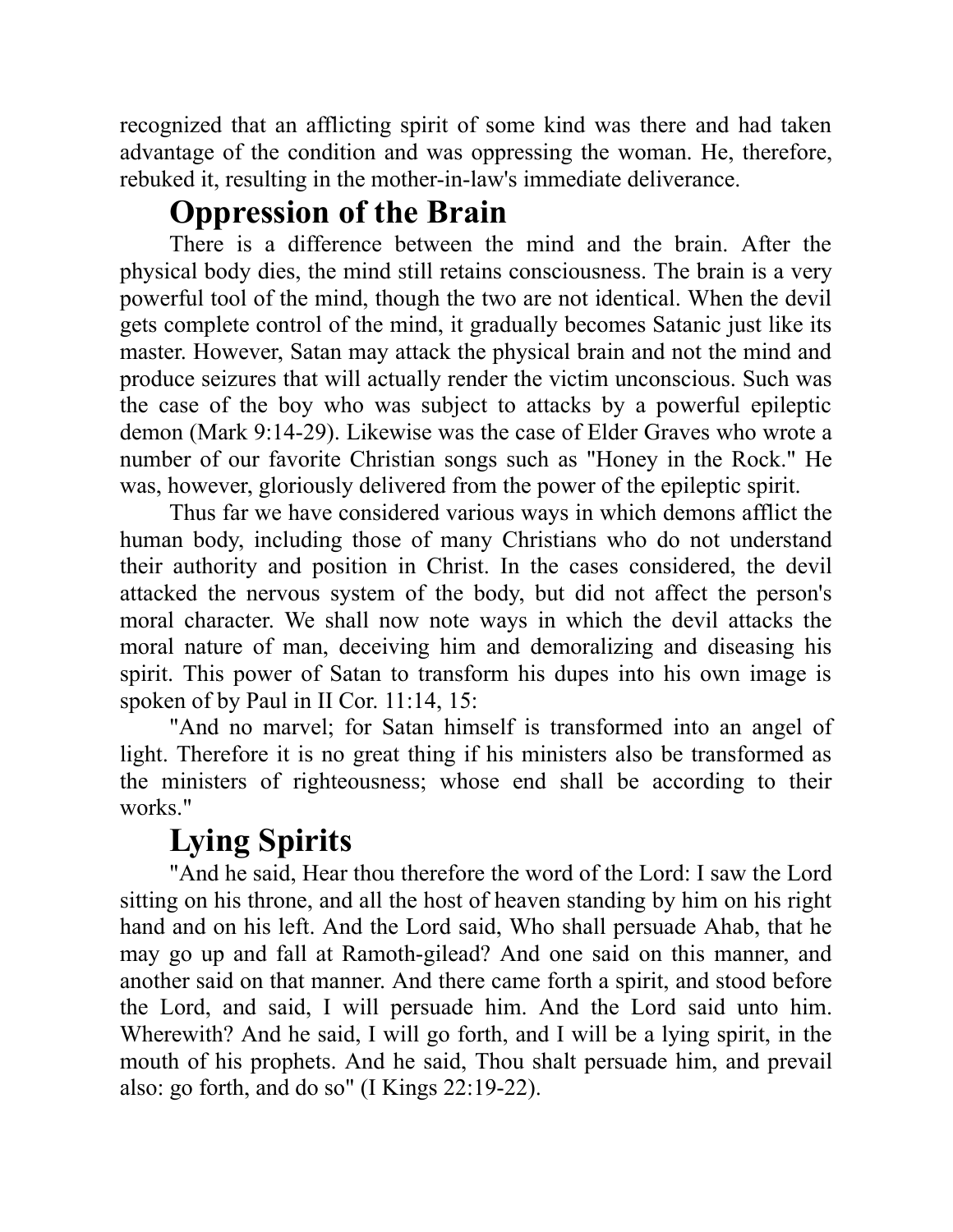The incident recorded in Chapter 22 of I Kings is of special interest as it throws light on the activities of demons in the spirit world. As for the background of the incident, King Ahab had persuaded Jehoshaphat to join him in a military venture to take Ramoth-gilead, a town which was located at the site of the present city of Salt, Jordan. Jehoshaphat was a godly king, but he had a weakness for ventures with the ungodly Ahab. King Ahab, it will be recalled, married the wicked Jezebel, a woman utterly void of principle, who heads the list of the most infamous female characters in the Bible.

After Ahab had secured Jehoshaphat's pledge to join him in his plan to capture Ramoth-gilead, his first step was to consult his oracles. Ahab's court always supported a large band of prophets who were instructed to prophesy good things. He was like Balak, who in the days of Balaam believed that with gold and silver he could hire the services of prophets to put a curse on his enemies and secure immunity from harm himself.

As it happened, all of Ahab's prophets prophesied certain victory. But the Scriptures reveal that these prophets were possessed by lying spirits. Naturally, deceiving spirits do not always lie. Their powers of deception depend on their telling the truth part of the time, until they have gained the confidence of their victims. In this respect it is interesting to recall that Adolph Hitler was in the habit of consulting seers and astrologers. His oracles time after time prophesied victories which came to pass so consistently until all Europe was believing Hitler was invincible, that he was born under a lucky star. Attempts were made to assassinate him, but apparently he lived a charmed life. It was after Hitler was convinced that he was infallible that "the stars in their courses fought against" him (Judges 5:20). At a certain point in his career the tide turned, and from then on everything seemed to work against him, until finally he had to accept the inevitable that he was a doomed man.

Ahab had supreme confidence in his prophets. He had carefully coached them to prophesy good things. Jehoshaphat, who began to be a little leary of them, finally realized that these prophets were not prophets of the Lord at all. Somewhat disturbed, he inquired, "Is there not here a prophet of the Lord besides, that we might inquire of him?" (I Kings 22:7). Ahab frowned when he heard this, for he knew such a man, Micaiah, but he hated him because he never prophesied anything good, but only bad things. What was the use of having a prophet unless he prophesied good things?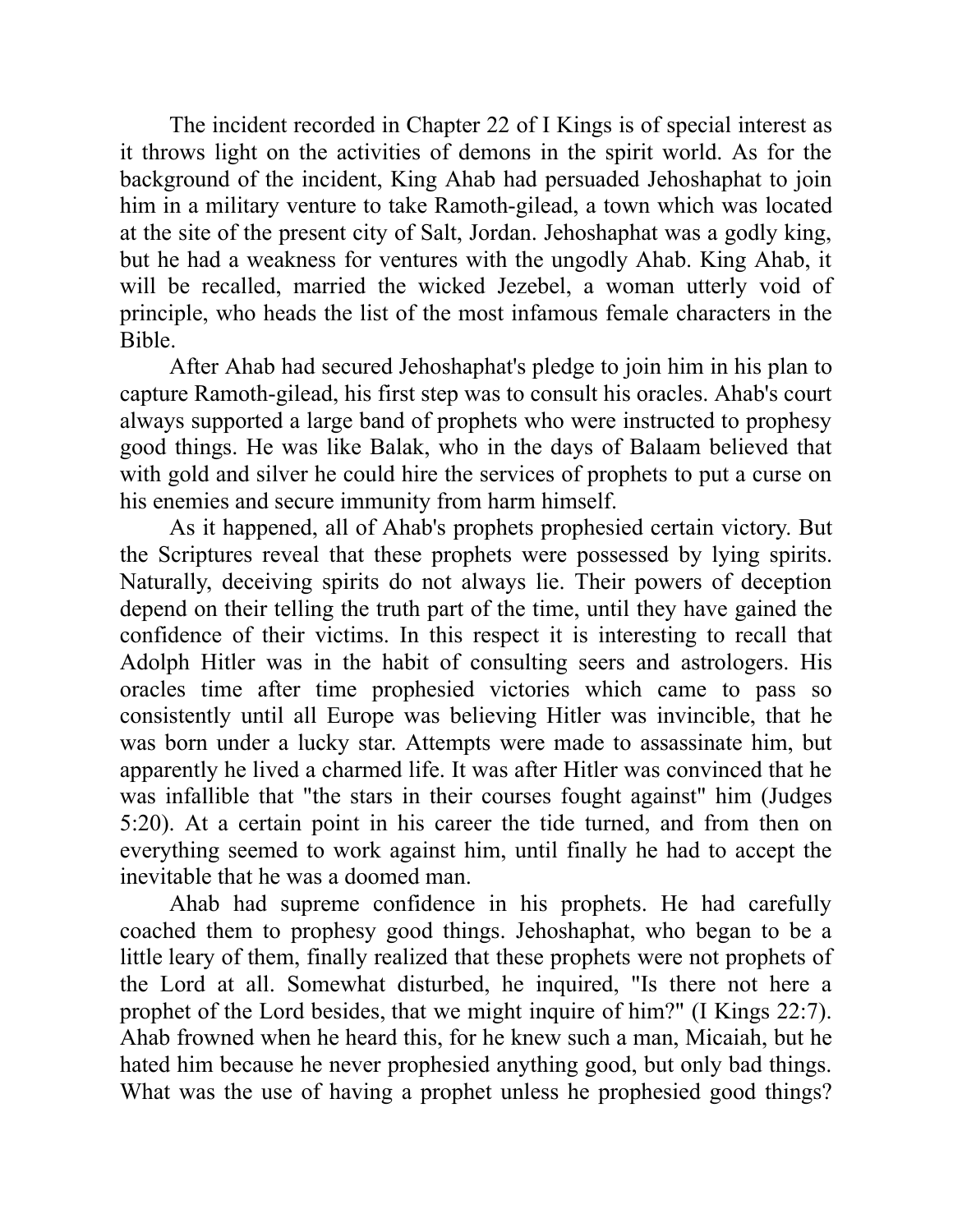Nevertheless, because Jehoshaphat insisted, Micaiah was brought out. Apparently the messenger who was sent to procure him had been also instructed and he told Micaiah, "Behold now, the words of the prophets declare good unto the king with one mouth: let thy word, I pray thee, be like the word of one of them, and speak that which is good" (I Kings 22:13).

But Micaiah was not a prophet that could be bought, and he too had a word; and his word was from the Lord. He saw the men of Israel scattered on the hills and their master missing. He was not afraid to tell the king the truth, although he knew that to do so was at the risk of his own life. He then related to Ahab and Jehoshaphat the strange scene he had witnessed in the spirit world.

In this connection we see that in the absolute sense, God rules the universe, that even the evil spirits may go no further than they are permitted. For the sake of Jeshoshaphat, God was making known the truth of what was happening in the spirit world that caused the Baal prophets to prophesy victory. If Ahab had had enough sense to have accepted Micaiah's warning, he would have saved his life. Nevertheless, he preferred to give heed to his hired prophets whose task was to predict "good things" regardless of the real truth.

As we have seen, the lying spirits had received divine permission to put lies in the mouth of Ahab's prophets. They had evidently secured Ahab's confidence, but now was the time to practice their deception and lead Ahab to his doom. It is often true that those who consult the occult oracles seem to prosper up to a certain point. Then everything goes against them.

Ahab thought to settle what he thought was Micaiah's insolence by sentencing him to a bread-and-water diet in prison. Ahab in a fool's euphoria continued his plans, confident of victory, but his plans led only to his own death in battle. His execrable wife Jezebel was soon to suffer a similar fate—an ignominious death.

It is important to note that lying spirits are permitted to deceive only when heaven gives the word. Christ said that "if it were possible, they shall deceive the very elect" (Matt. 24:24). God is guarding the interests of His elect, even as He did for His servant Jehoshaphat.

Nevertheless, in the coming days preceding the great battle of Armageddon these lying spirits will be permitted to go forth and gather the armies of the nations "to the battle of that great day of God Almighty."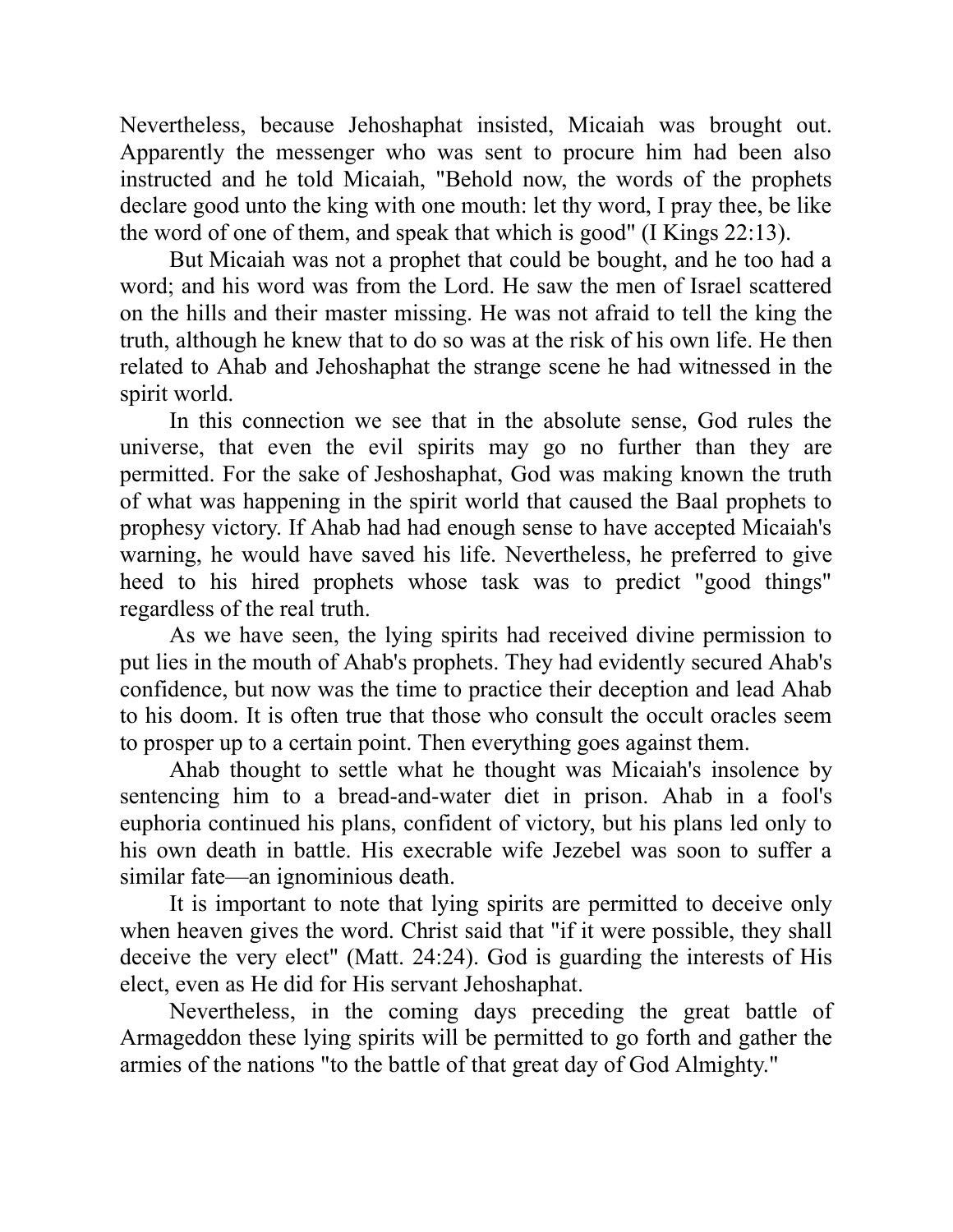"And I saw three unclean spirits like frogs come out of the mouth of the dragon, and out of the mouth of the beast, and out of the mouth of the false prophet. For they are the spirits of devils, working miracles, which go forth unto the kings of the earth and of the whole world, to gather them to the battle of that great day of God Almighty" (Rev. 16:13, 14).

The number of lying spirits which are abroad these days deceiving people and leading them into darkness indicates that the great showdown of Armageddon is not far off.

## **The Case of John Alexander Dowie**

In the case of John Alexander Dowie, during the heyday of his great healing ministry, a man came to him and told him that he was Elijah returned to earth. Dowie sharply rebuked him for suggesting such a thing and declared that a lying spirit had told him this. But in the years following, Dowie never completely rid himself of the idea. He dallied with the thought, speculating whether he might be Elijah after all. The result was that in time the lying spirits impressed it so on his consciousness that the idea became more than a possibility; it turned into an obsession. He wanted to believe it, and the time finally came that he did believe it. Thus Satan was able to destroy a great ministry. The man who had by his great faith brought deliverance to multitudes and had won the respect of the nation, suddenly by his act of folly destroyed his ministry and made himself the laughing stock of unbelievers.

A similar instance has taken place in recent years in the case of another man of God. Fawning followers, anxious to bask in the light of a man greatly used of God, insisted that he was Elijah returned to earth. When he reluctantly went along with these people, who were possessed by these lying spirits, his ministry came to an abrupt end. Lying spirits and seducing spirits are very similar in their operation. Seducing spirits are particularly characterized by their work of subverting people from the pure faith of the Gospel into some kind of perversion of it. We shall consider these kinds of spirits next.

# **Seducing Spirits**

"Now the Spirit speaketh expressly, that in the latter times some shall depart from the faith, giving heed to seducing spirits, and doctrines of devils; Speaking lies in hypocrisy; having their conscience seared with a hot iron" (I Tim. 4:1, 2).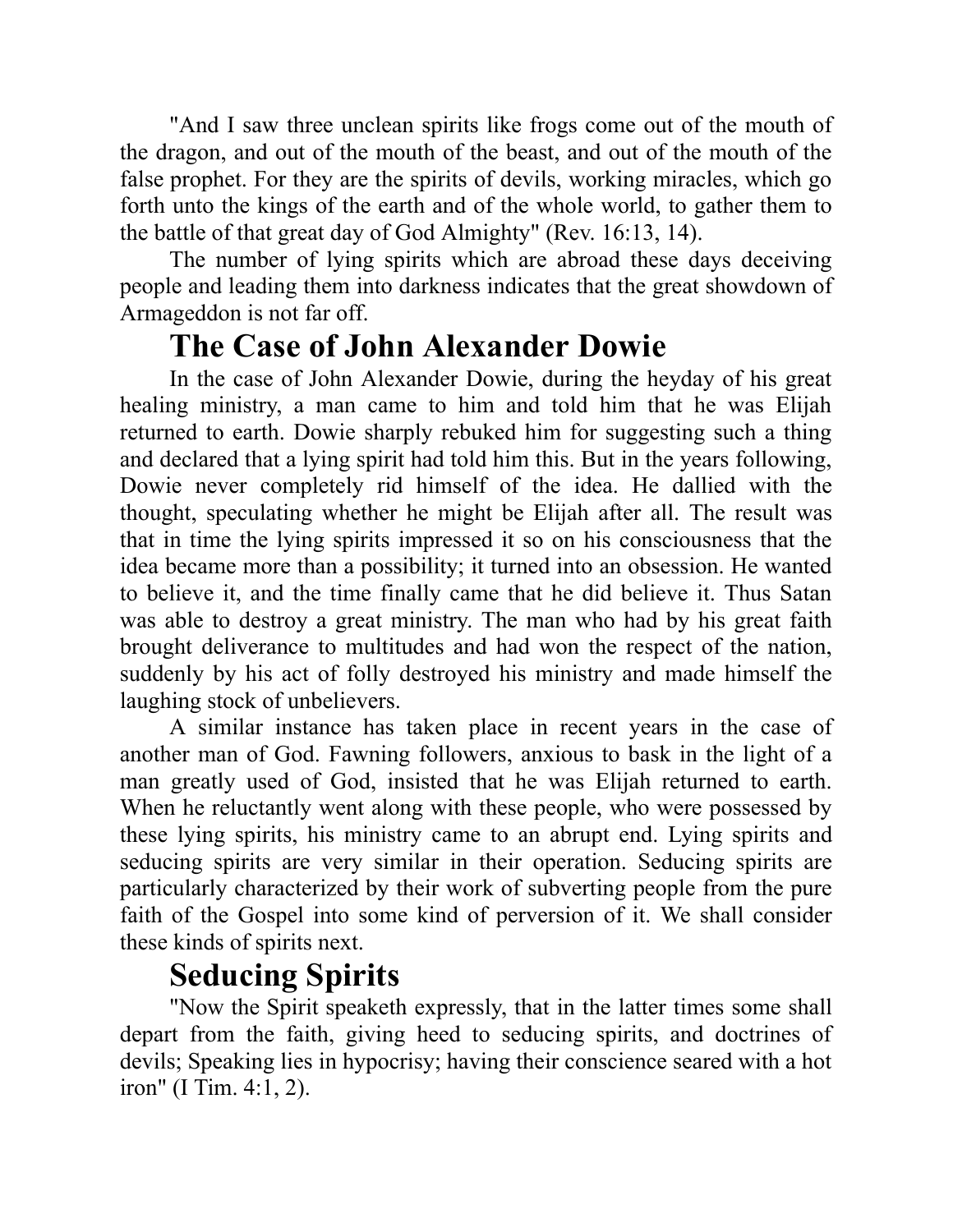Seducing spirits are a special kind of demon which is deceptive, but their function is essentially to lead people away from the faith into false doctrine. Paul mentions a few examples in Verse 3, such as "forbidding to marry" and to "abstain from meats." As we know, there are denominations which forbid their ministers to marry, which often leads to immorality and various deviations. There are other groups which teach that it is a sin to eat meat and contend that people should be restricted to a vegetarian diet.

These are sidelines; the real object of seducing spirits is to influence people to depart from the faith. Paul adds to his remarks on this subject in II Timothy 3:1, 4-5, in which he mentions that in the last days men will have a "form of godliness but denying the power thereof." These people are characterized as "high-minded, lovers of pleasures more than lovers of God." All such are influenced by the doctrines of seducing spirits. Ostensibly these "ministers of light" are not opposers of religion, but rather they substitute a false form of it which the Bible characterizes as apostate.

Peter warns of these false teachers and false prophets in II Peter 2:1-2.

"But there were false prophets also among the people, even as there shall be false teachers among you, who privily shall bring in damnable heresies, even denying the Lord that bought them, and bring upon themselves swift destruction.

And many shall follow their pernicious ways; by reason of whom the way of truth shall be evil spoken of."

Peter condemns such teachers in rather harsh words, comparing them to Balaam the hireling prophet and saying, "These are wells without water, clouds that are carried with a tempest, to whom the mist of darkness is reserved forever" (II Pet. 2:17).

Jude also warns against these men and exhorts the saints to contend earnestly for the faith, adding:

"For there are certain men crept in unawares, who were before of old ordained to this condemnation, ungodly men, turning the grace of our God into lasciviousness, and denying the only Lord God, and our Lord Jesus Christ" (Jude 4).

Jude too compares them to Balaam who went greedily after reward. Balaam as we know misused his gift and turned to enchantments. Joshua 13:22 shows that Balaam in the end became a common soothsayer and was slain by the children of Israel. A soothsayer is one who practices divination with familiar spirits.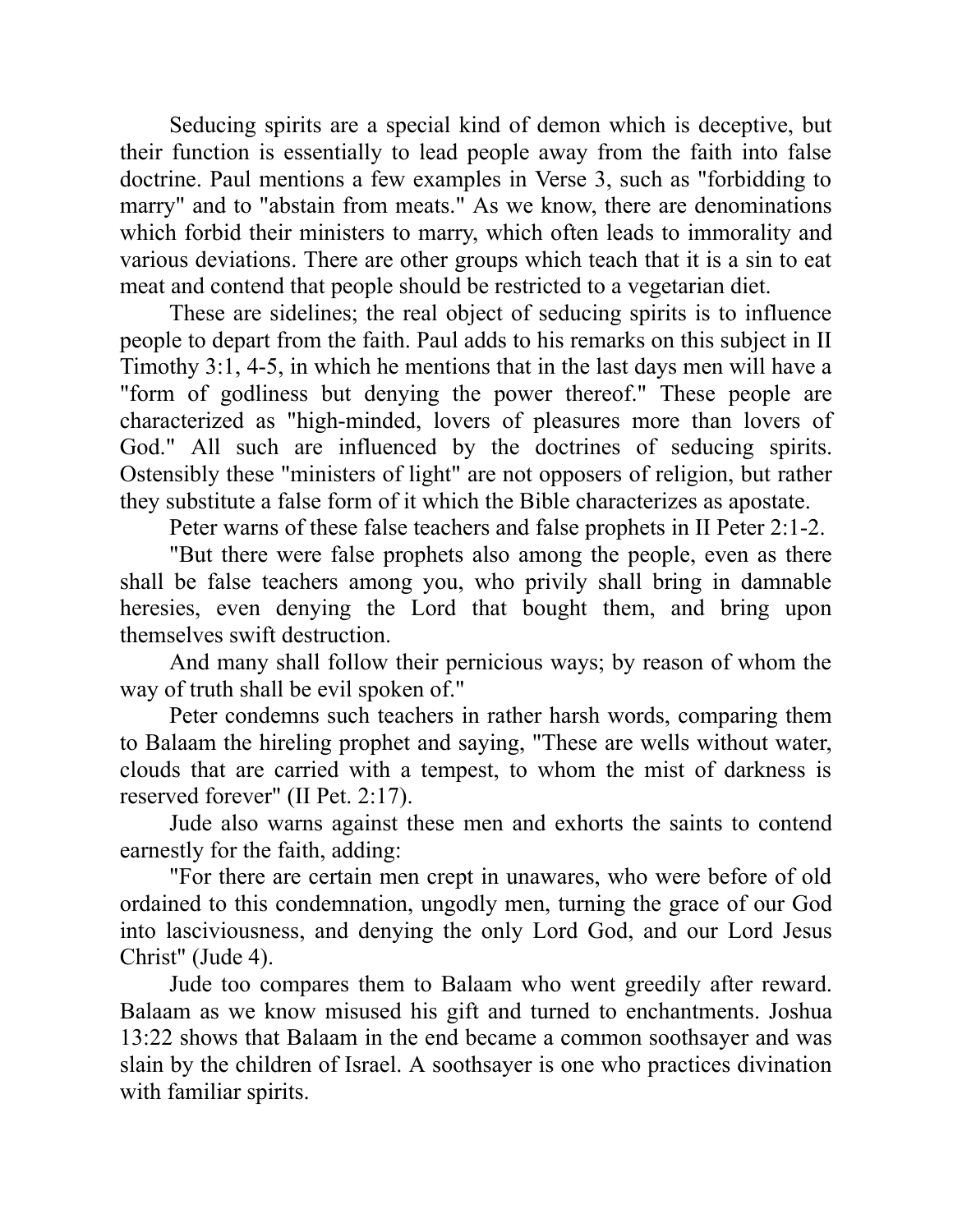False religions and cults spring up as a result of leaders and their followers being deceived by seducing spirits.

We are reminded of the case of a minister we have known who twenty years ago was considered sound in his teachings. It is evident that he now is the victim of seducing spirits. A copy of his latest book came to me containing his most recent "revelations." They are so ludicrous that it seems foolish even to take notice of them. First, he contends that scientists, geologists, explorers, and air pilots are all in a gigantic conspiracy to conceal the truth about the North and South Poles, that in reality a hole exists there that descends to the center of the earth. He adds that at this point is located both paradise and the bottomless pit. And the interior sun, so he claims, illuminates this region in the heart of the earth. There the wicked and even Satan will be converted, although it will take some centuries to effect the latter. As can be seen, the man is hopelessly the victim of seducing spirits, demons which have led him into the depths of delusion.

Seducing spirits on occasion may work very subtly, and are busy today seeking to influence and sidetrack men who have been used of God. The spirits if possible will lead the person out of the mainstream of Christianity into some sideline that substantially or altogether cancels his effectiveness as an evangelical minister. Or alas, in some instances, may cause the man to repudiate his whole faith and take up with some occult religion as was the sad case of Bishop Pike.

#### **The Demon of Murder**

Among the demons that took possession of King Saul was a murderous demon. It is one thing to be envious of another person or jealous of him, it is another thing to want to kill him. But the relation between the two is nearer than generally realized. When these passions dominate the human heart, the door is open to the murder demon. This is clearly exemplified in the life of Saul. When "the Spirit of the Lord departed from Saul, and an evil spirit from the Lord troubled him" (I Sam. 16:14). At that time the demon did not yet have a strong grip on the king, and when David played on his harp the songs of Zion, the spirit of worship drove away the oppressing spirit (verse 23).

Later, however, when David became popular in Israel after slaying the giant Goliath, the king became exceedingly jealous. A murderous spirit entered into him, and he attempted to kill David with his javelin (I Sam.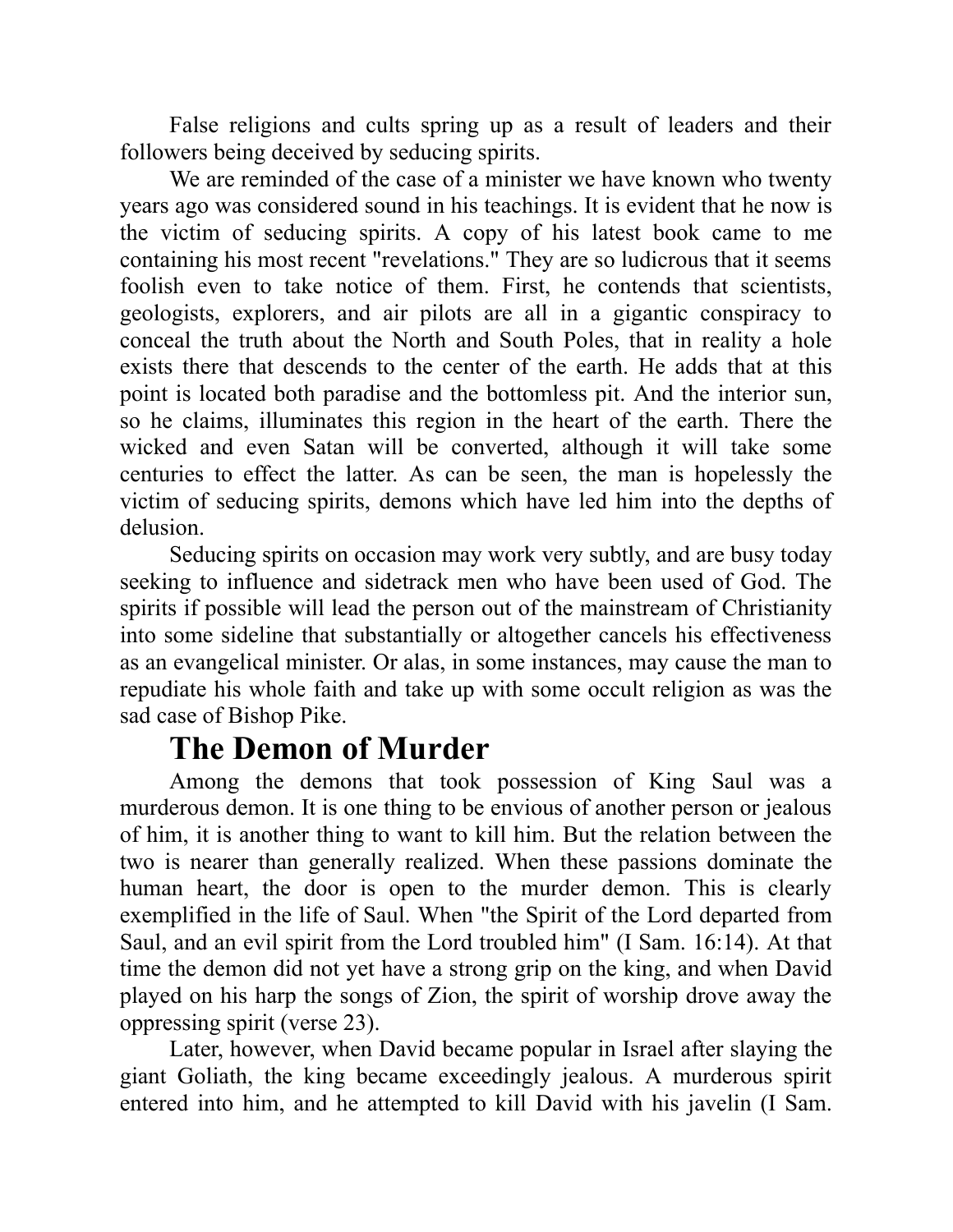18:10-12). Indeed later, Saul made an attempt to murder his own son Jonathan (I Sam. 20:3033).

The firstborn of the human race was a murderer, and he slew his brother Abel in a fit of jealousy and rage. The inference is that a murderous demon took possession of Cain, "who was of that wicked one" because of his hatred for his brother:

"In this the children of God are manifest, and the children of the devil: whosoever doeth not righteousness is not of God, neither he that loveth not his brother. For this is the message that ye heard from the beginning, that we should love one another. Not as Cain, who was of that wicked one, and slew his brother. And wherefore slew he him? Because his own works were evil, and his brother's righteous" (I John 3:10-12).

The average person finds it hard to conceive of circumstances which would drive him to take human life. And yet most murders are not committed by professional criminals, but by relatives or acquaintances of the victim.

We have the case of Abimelech, the son of Gideon's concubine, whose ruthless ambition caused him to murder 70 of his brethren. It is implied that his treacherous act was caused by a murderous spirit which not only dominated him, but in the end came between him and his own men of Shechem (Judges 9:23).

John the apostle said, "Whosoever hateth his brother is a murderer. . ." (I John 3:15). When these passions of hatred are allowed full sway, they permit demon powers to gain entrance into the heart. Thus begins a vicious cycle, for demons increase their hold until they have the victim completely under their power.

In the William Heirens case, which involved a series of heinous crimes that rocked Chicago, young Heirens after his capture was placed under a "truth serum." While under the influence of the drug, a remarkable confession came forth. It revealed a Dr. Jekyll and Mr. Hyde case all over again. Heirens blamed the crimes on another person altogether whom he called "George Murman," and who he claimed lived inside him.

This evil personality apparently took possession of young Heirens after he had seen the film *Dr. Jekyll and Mr. Hyde.* In interviews with Lucy Freeman, a noted woman psychiatrist, he discussed his dual personality, and in a very confused state of mind, said of George: "I cannot put my finger where he is at, or where he is, but to me he seems just as real as if he is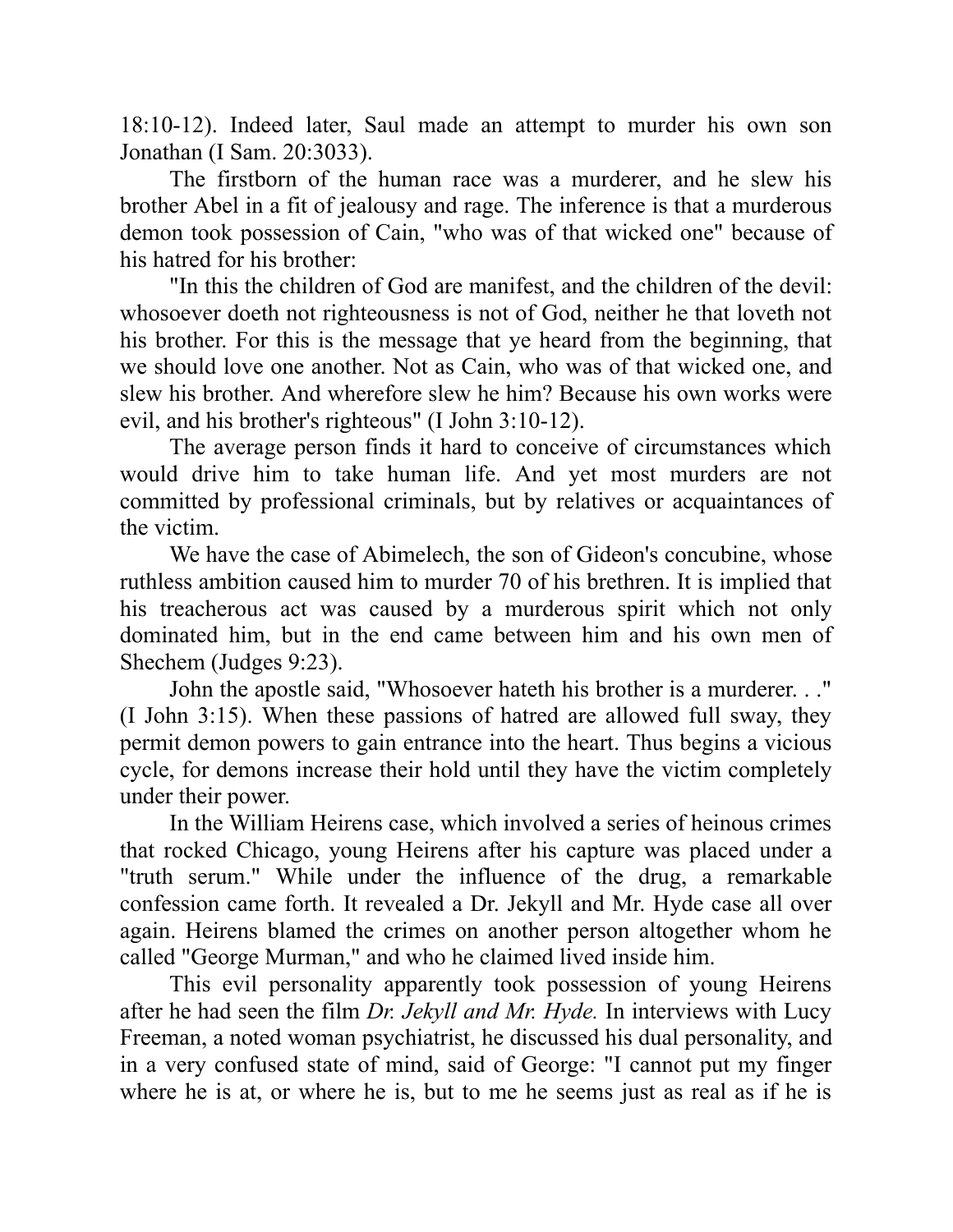here." While young Bill was under the influence of the "truth serum," he told how he tried to "make George a good boy," but that George always insisted on having his own way.

The case was indeed remarkable from other aspects. So real was this person to Heirens that when the youth was captured, they actually found a letter addressed to George Murman on his person. Heirens described George as "having red eyes, being about six feet tall, combs his hair straight back, and slicks it down with oil."

When asked if this man was a part of him, his answer was, "He has to be a part of me." Lucy Freeman, who had many interviews with Heirens and made a detailed study of the strange case expressed certainty that the boy was definitely schizophrenic, a split personality. During the interviews, Heirens, far from being a wild man, seemed to be an earnest youth sincerely interested in learning why he did certain things. At times he was convinced that he had nothing to do with the murders; at other times it was George Murman who was the one responsible. Yet again he admitted that he must have been the one who committed the crimes.

Mrs. Freeman, in diagnosing the strange case, called special attention to the writing on the wall in lipstick that was left by the murderer after he had killed one of his victims. The scrawled note shows a split personality man and demon. It read:

"For heaven's sake catch me before I kill more. I can't control myself."

Psychiatrists in most cases do not admit the existence of demons. Therefore, Mrs. Freeman lacked a vital link in her attempt to analyze the condition of young Heirens.

It would seem that even if we did not have the Bible to go by, the evidence would be irresistible that there are malicious spirits who get control of human beings and cause them to do terrible things. In Heiren's case, it was a murder demon. (See author's book *The Scarlet Sin* for further information on the activities of these kinds of demons.)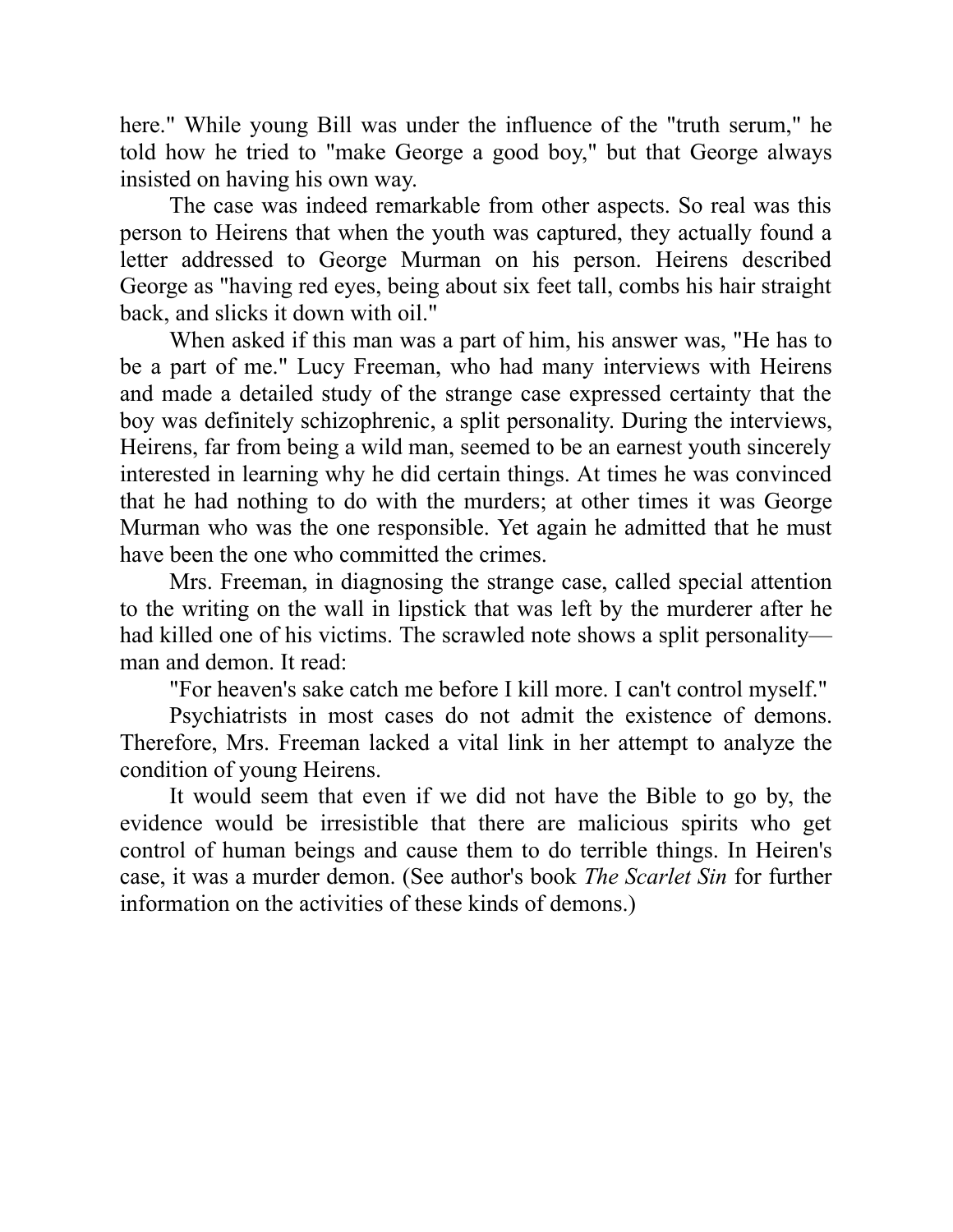#### **Chapter IV**

# <span id="page-27-0"></span>*Stages of Demonic Control***—** *Oppression***,** *Obsession***,** *Possession*

The subject of demonic oppression is one that is greatly misunderstood by Christians. People confuse the terms—demon oppression, demon obsession, and demon possession. In so doing they are often led into error and false conclusions concerning this subject.

We must begin by declaring it is not the will of God for a believer to be under Satan's oppression in any form or way. This refers principally to demonic oppression, since Satan exercises his power and extends his sway largely through his vast army of evil spirits. Satan is a defeated foe, as far as the Christian is concerned. As Christ was "in the world, so are ye." The devil sought to tempt Christ on various occasions, but never once did he succeed in getting him to yield. Satan was unable to touch Him because He was wholly committed to the will of the Father and refused to hearken to his solicitations. The Lord resisted the enemy through the sword of the Spirit saying, "It is written." So as the shadow of the cross loomed before Him, Jesus could say, "The prince of this world cometh, and hath nothing in me" (John 14:30).

How does Satan get control of a human being? Certainly he cannot go up to a person and take over by direct onslaught. He would like to do this if he could, but the human body is so created by God as to possess certain barriers that resist the intrusion of alien spirits. Ordinarily a period of time is required for Satan to get full control of a person, and he begins generally with the mind. He whispers a subtle suggestion, and if it is accepted, he gets a little foothold. He then goes on from there.

Sinners are naturally vulnerable to Satan's attacks, but in the beginning the person may, if he chooses, reject his suggestions.

Man has a conscience and the power of a will. He has power to reject Satan and choose the right. If he rejects Christ, the demonic influences gradually increase their pressure, and if no change of attitude occurs, chains are forged that eventually cannot be broken by human power. The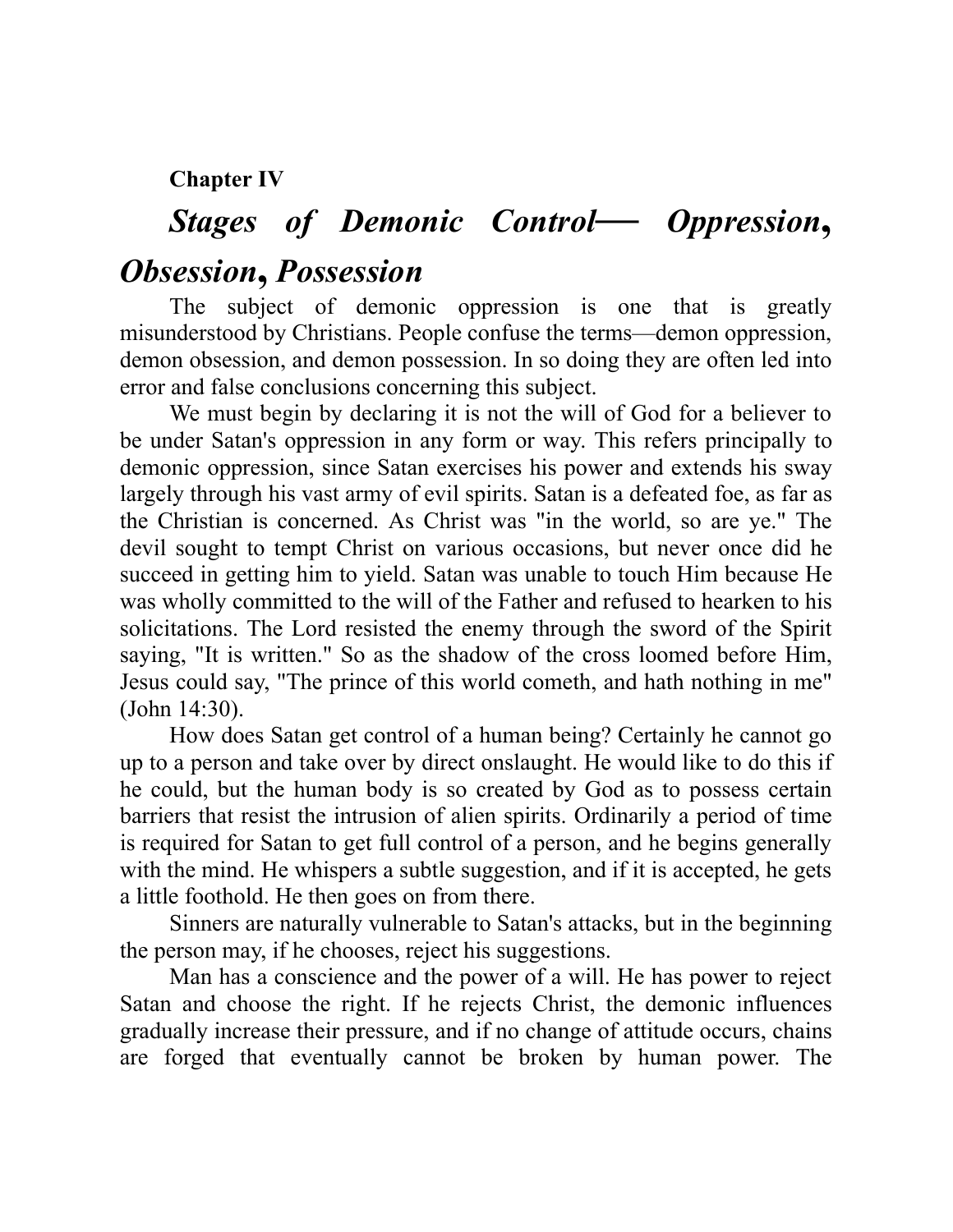importance of being born again and accepting Christ into every department of one's life is clear from I John 5:18, 19:

"We know that whosoever is born of God sinneth not; but he that is begotten of God keepeth himself, and that wicked one toucheth him not. And we know that we are of God, and the whole world lieth in wickedness."

From this we see that sin is the main avenue by which Satan can attack the soul. It is indeed important that the Christian keep himself from all evil, for then he shuts off the avenues by which Satan enters. Certainly the person has something to do. "He that is begotten of God keepeth himself." We are told to resist the devil and he will flee from us (James 4:7). The latter part of the Scripture in I John 5:19 is of solemn import. "The whole world lieth in wickedness," or "the wicked one." It is because of the prevalence of evil in the world that Satan is able to create such havoc within the human race. The only antidote is repentance and the new birth. We cannot exorcise the devil from the heart unless there is a change of heart. If the enemy is cast out and the heart is unchanged, it would only be an invitation for the devil to return. Thus to secure deliverance from the oppression of Satan we seek first to bring men to repentance.

"In meekness instructing those that oppose themselves; if God peradventure will give them repentance to the acknowledging of the truth; And that they may recover themselves out of the snare of the devil, who are taken captive by him at his will" (II Tim. 2:25,26).

True repentance is one of the greatest means of exorcising Satan's grip upon a life.

#### **The Incident of the Demon Possessed Intruder**

One of the cases in which a man under demonic control attempting a daring confrontation with a man of God in public assembly occurred some years ago in the City Auditorium in Portland, Oregon. The incident happened during a campaign which the writer was managing. Early in the service, just as the evangelist had gone to the rostrum to speak, a man walked up the aisle and took a menacing attitude on the platform. In a loud voice he began to denounce the minister, cursing him, calling him a snake in the grass, a deceiver of the people, a liar. It was an evident case of demon possession.

The disturbance threw a momentary scare into the ministers, a large number of whom were sitting on the platform. The challenger was strong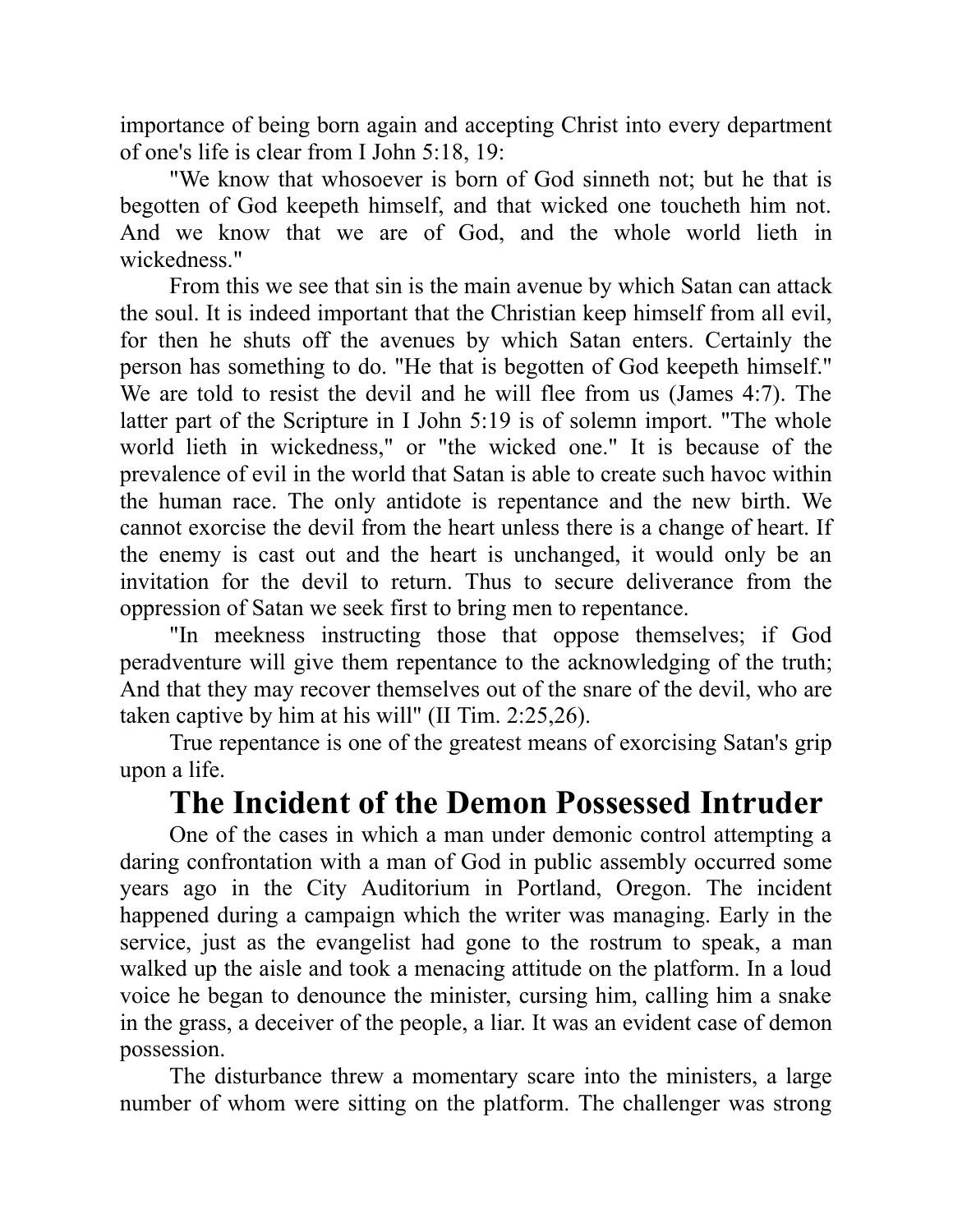physically and well able to carry out his threats against the diminutive evangelist. However, the man of God went over and stood beside him and began to take dominion over him in the name of Jesus, saying, "Satan, because you have come here to cast reproach on the man of God and to harm the Lord's anointed, therefore, in the name of Jesus you must fall down before me on the floor." The man suddenly began to be under a terrible strain; his eyes bulged, his veins stood out, beads of perspiration stood on his forehead as he ineffectually tried to withstand the power that was overcoming him. Suddenly with a groan he fell to the floor, sobbing. Satan had met his match.

But as the evangelist explained, the man was not fully delivered since he did not desire deliverance from the demon. Satan's control had reached the point of obsession, and it had caused the man to attempt to break up the meeting. We learned afterward he had broken up services in various churches previously, but in none of these was there the faith to deal with him as occurred in the Portland auditorium. So far as we know, he never again repeated his performance.

# **Distinguishing Between Demon Oppression, Obsession, and Possession**

Satan's initial manner of approach is through the human mind. He cannot just go up to people and by direct attack take possession of their bodies; he must work by more subtle means. Usually he does not accomplish his work instantly, but there is a process of time involved. The cardinal sin is that the person realizing that there is a deterioration of his personality does nothing about it. If he resists the Holy Spirit's wooings, the demon powers will gradually exercise a stronger and stronger control until at last they have forged fetters that can scarcely be broken.

The unsaved are more or less under oppression from Satan, but there are sharp differences between individuals as to the extent of their control. Thus the devil's influence over some persons is comparatively weak. Their conscience is tender, and when the gospel is preached to them they presently yield themselves to the Spirit's call and accept Christ's way of salvation. On the other hand, there are those who steadily resist the Holy Spirit and thereby come more and more under the sway of the enemy. Unfortunately these people do not realize, or else refuse to recognize, that the power which is influencing them against Christ is that of Satan. Their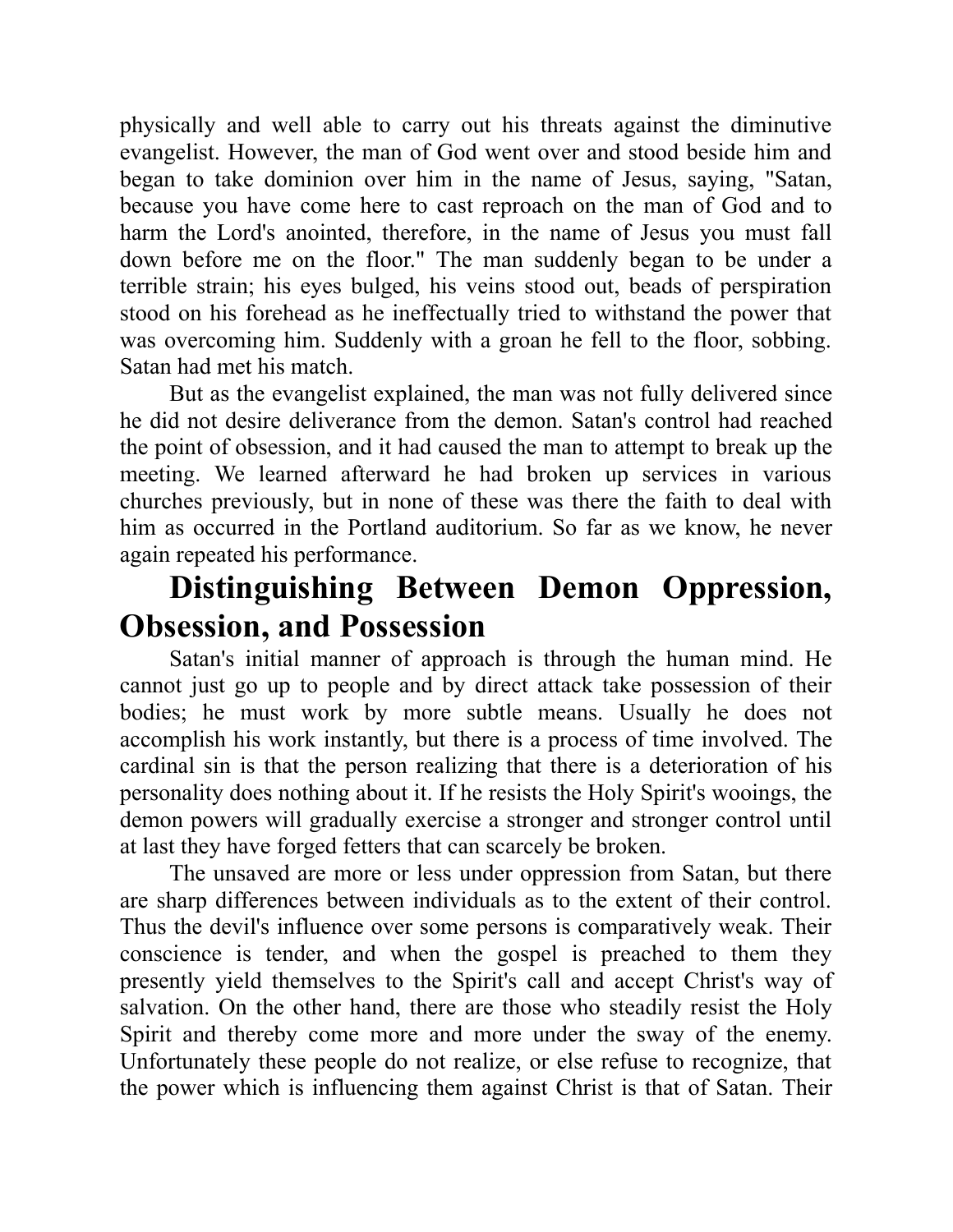only hope of deliverance lies in their turning away from the enemy of the soul and accepting Christ, even as Paul declares in II Tim. 2:25, 26.

Under the malign influence of Satan the human soul outside of God steadily gravitates into evil ways and loses its taste for anything spiritual. Unregenerate man never of himself turns to Christ and will only do so if the Word of God is powerfully applied to his heart and quickened by the Spirit. Paul describes this in Ephesians:

"And you hath he quickened, who were dead in trespasses and sins; Wherein in time past ye walked according to the course of this world, according to the prince of the power of the air, the spirit that now worketh in the children of disobedience" (Eph. 2:1. 2).

The awakened sinner when under deep conviction of the Spirit realizes to some degree his unpreparedness to meet God. To receive deliverance from Satan's control, he must repent and accept Christ. Whatever the decision, ultimately it will determine for eternity whether he will be a saved man or henceforth a slave of Satan.

## **Demon Oppression of the Mind**

When the human mind is not in full accord with the revealed will of God, it is to some degree open to suggestions of the enemy. This can be observed in the case of Peter, who no doubt was a saved man (Luke 10:20). When Jesus asked, "Whom do men say that I am?" the disciples replied that the religious leaders had various answers, yet not the right one. But when Jesus asked, "Whom say ye that I am?" Peter was quick to answer, "Thou art the Christ, the Son of the living God." The Lord pointed out that flesh and blood had not revealed this to him, but the Father in heaven (Matt. 16:15-16).

In view of this divine revelation that Peter received, it is interesting to note that in the next verses we are told he was open to a subtle suggestion from Satan, so much so that he took it upon himself to rebuke the Lord and tell Him He was not to die upon the cross. Note what Jesus said in reply. He did not address Peter at all, but it was a rebuke to the evil spirit that was seeking to influence Peter's thinking:

"Get thee behind me, Satan: thou art an offence unto me: for thou savorest not the things that be of God, but those that be of men" (Matt. 16:23).

In other words, Peter was so carnal he could not distinguish between the voice of God and the voice of Satan. This same mistake is often made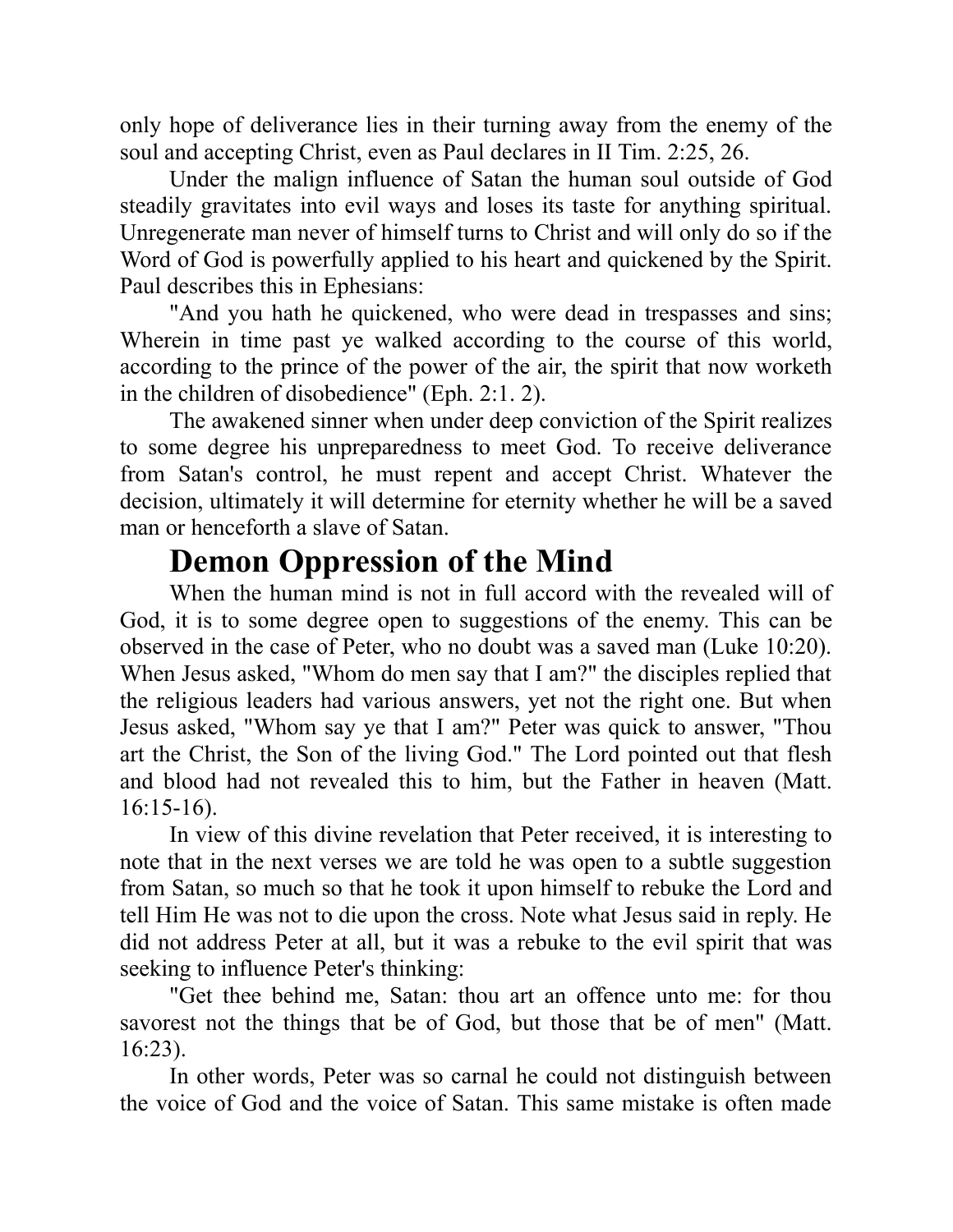by carnal Christians who sometimes think they have received a special revelation from heaven; but it actually originated from one of Satan's emissaries.

I recall an instance of a woman who was trying to persuade us to accept a certain "revelation" which she claimed to have received. I pointed out that the Scriptures did not back up her "revelation." She told me that this "new light" was received only by special dispensation. I replied perhaps a little sternly (though I did not mean to be harsh, but I felt under the circumstances that it was necessary to be very plain) that she had indeed seen a light, but not the light of the Word of God, rather "the glow from the bottomless pit." She was, of course, not happy over this remark.

Isaiah 53 tells of the sufferings of the Messiah who was to come, but Peter did not see it that way. He wanted the Lord to set up His throne on earth immediately. This suggestion did not come from God; it came from Satan. The Lord gave the devil a rebuke, saying, "Get thee behind me Satan . . . for thou savorest not the things that be of God, but those that be of men."

#### **Demonic Obsession**

Demon oppression is Satan's first step in seeking control of a human being. It varies in intensity and effectiveness in different persons, but if the individual makes no serious attempt to resist the evil powers, inevitably Satan's grip becomes stronger and stronger.

When a person is "neurotic," evidence is that Satan has increased his hold to the point that his thinking in some channels has become seriously distorted. The number of neurotics in this country is far greater than is generally supposed. Some put the number as high as one in ten. A neurotic is sane in most respects, but on some line tends to act irrationally with abnormal conduct. Since we deal with the subject of neurosis in detail elsewhere, we shall not enlarge on the subject here, except to say that Satan in such cases has usually succeeded in securing a hold strong enough on the person that he is no longer a happy, normal individual. Unfortunately among this company are not a few professing Christians, some of whom are verging on a mental breakdown.

As we have said, demonic oppression once it begins tends to increase rather than decrease, and over the years if unchecked, may move into the realm of obsession.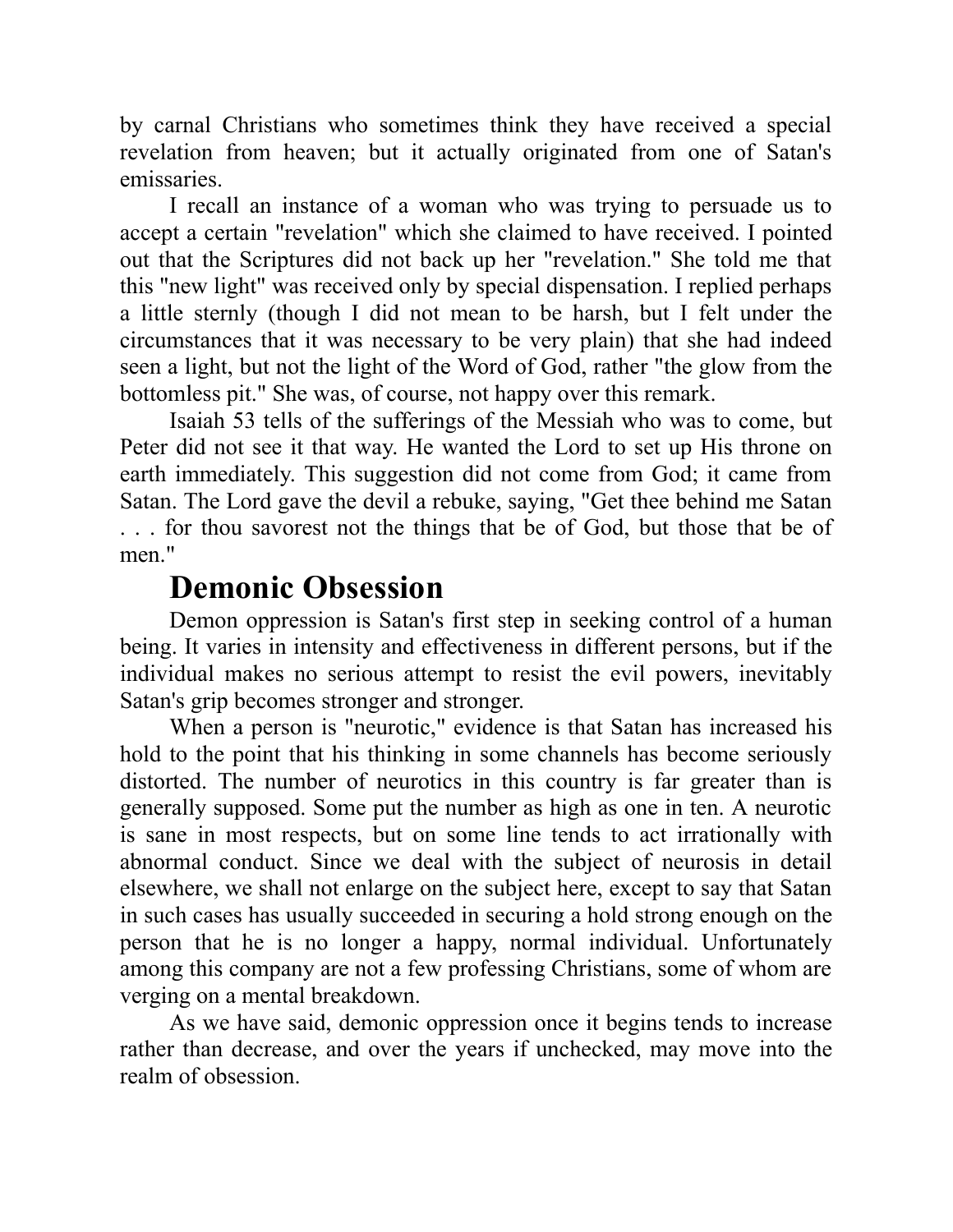Obsession is far more serious than is oppression. The person may still be recognized as legally sane, but his thinking on certain lines is dangerously warped and distorted. He is well on his way to a paranoic condition which will bring his sanity into serious question.

A person who is oppressed by an evil spirit may recognize his condition and fervently desire deliverance. It is popular today to consult a psychiatrist, if one is financially able. Treatments are very costly and most extend over a period of many months or even years. A Christian, however, should look to the Lord rather than to the arm of flesh. Unfortunately, when a person reaches a state of obsession, he is for all practical purposes mentally unsound. He often does not wish deliverance because he fervently believes in or wishes to harbor his delusions.

The classic illustration in the Scriptures of obsession is the case of King Saul. Even though the demon of jealousy which troubled him had been exorcised several times, Saul continued to brood over his misfortunes. True to the symptoms of his disease, he imagined that his troubles were caused by another— David, in this case—rather than himself. As a consequence of his constant brooding, he invited the devil to return. As the demon increased his hold upon Saul, he became obsessed with the desire to kill David, the one who had done him a great service by slaying the giant Goliath, who had challenged the armies of Israel.

Saul never rid himself of this obsession, but continued on in his mad course, pursuing David and abandoning himself to his elemental emotions, until finally the Spirit of the Lord departed from him altogether. His act on the final night of his life was to consult a witch in an attempt to communicate with Samuel, long dead.

#### **Demon Possession**

Absolute demon possession often means insanity, although there is another kind of demonic possession in which the person enters into a kind of covenant relation with the demon—the spiritualist medium. We shall discuss this in another volume.

Often where demon possession results in a psychotic condition, a number of demons have entered into a person. The disease progresses by stages, and finally the demons increase their grip until the person is hopelessly under their control. What are the causes of such a sad condition? The uncontrolled emotions of jealousy, hatred, envy, bitterness, and the like,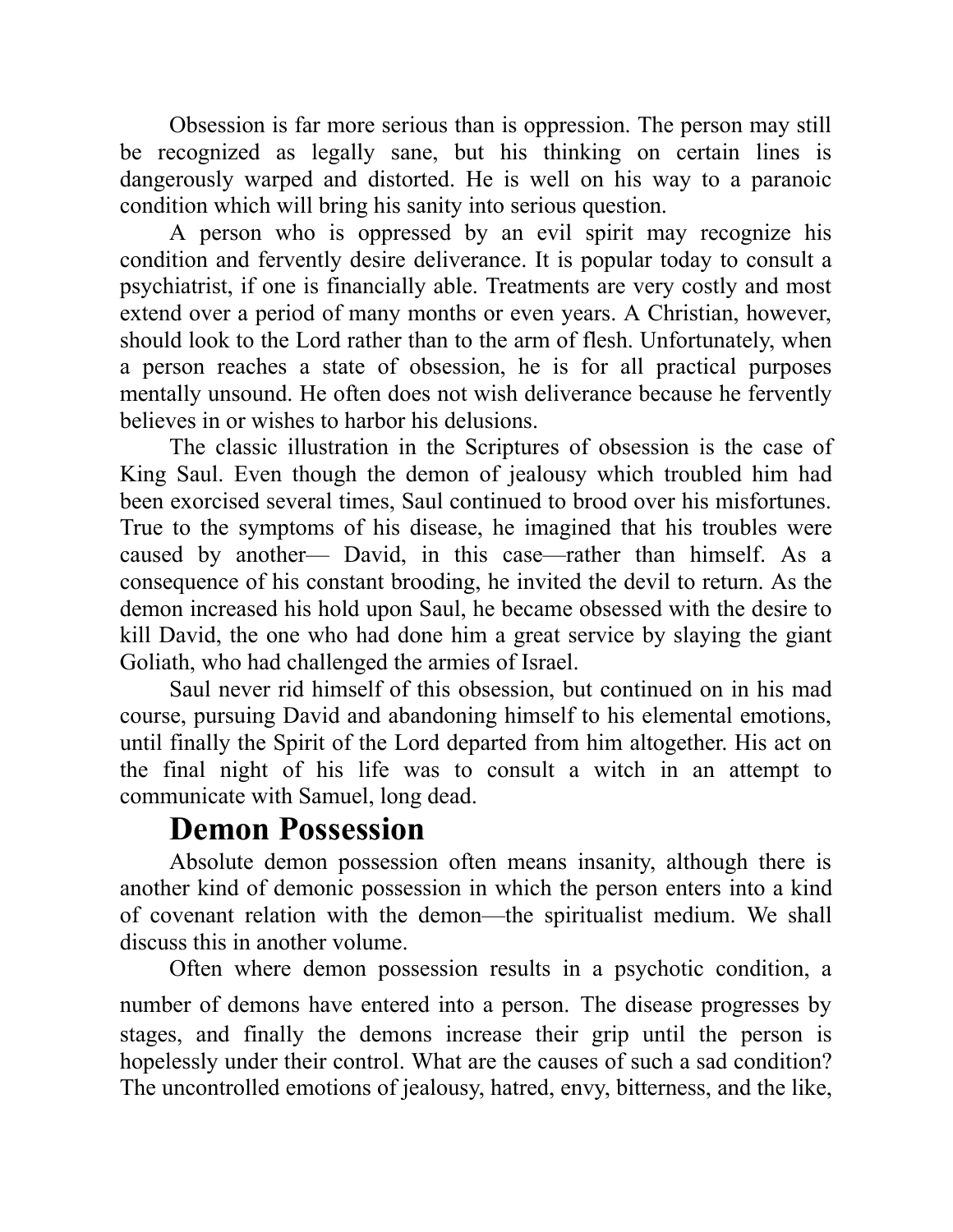open the door to these wicked spirits. People who know not the Lord or do not live close to Him, who get into serious trouble or incur severe financial losses may brood over their misfortunes. In so doing, they encourage the entrance of these unclean spirits. Their attitude becomes entirely negative, and instead of an atmosphere of dominion, they tend to absorb the prevailing elements that surround them. In such cases more than one demon may enter, and the condition is aggravated until the person becomes violently insane.

We are living in days when so many people have become mentally maladjusted that psychiatry is having a field day. But psychiatrists generally do not recognize the existence of demon spirits, and of course have no power to cast them out. Since their diagnosis is faulty, their ability to cure is limited to teaching people to live with their sins. The adulterer, for example, is not told by the average psychiatrist to break off his evil doings, but rather to submerge or ignore his guilt complex. (There are, of course, trained Christian psychiatrists who do excellent work, but their number is relatively small.)

The most prominent case of absolute demon possession in the Bible is related in Mark 5:1-19. As we have mentioned elsewhere, the man was not possessed of one but of a legion of demons. The demoniac had superhuman power, breaking the fetters and chains with which men attempted to bind him. In his torment he tore the clothes from his back and ran about in the tombs crying and cutting himself with the sharp stones.

The man could not by the remotest possibility have delivered himself. But Jesus in His great compassion delivered him from the legion of demons, after which he sat at Jesus' feet, clothed and in his right mind. Following his great deliverance, the man went back to his own city and published everywhere the story of how Christ had healed him.

# **Exhibitionism—Sign of Demon Possession**

We cannot begin to cover the many phases of demon possession in the limited space at our disposal. We noted that the demon-possessed man, immediately after deliverance clothed himself. A pronounced inclination to nudity, almost a certain sign of demon possession, is becoming common these days.

One of the most startling cases of exhibitionism that ever came to our attention was that of a man who visited our church in which we were pastors years ago. On the surface the man seemed to be normal. In fact he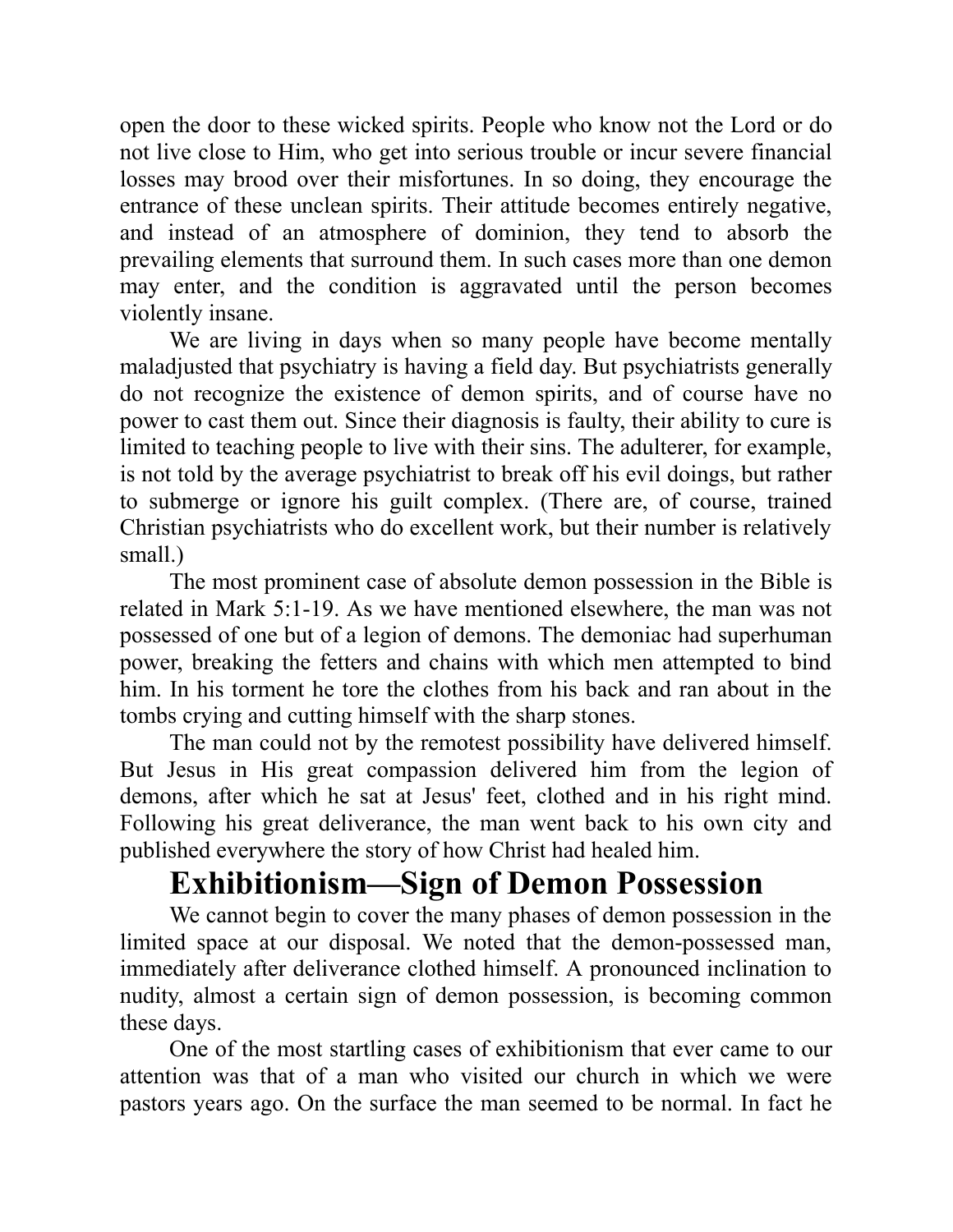held a position of trust in a large religious organization. It is hard to imagine that under the respectable facade he presented, there lurked a raging demon. Consequently we could scarcely believe our ears when we heard that in the next city he had been caught and arrested in the act of exhibiting himself to some young girls. How powerful must have been the sinister drive to allow him to commit an act that in a moment resulted in tearing down everything he had built up in a lifetime, bringing shame upon his wife and family.

That sad event occurred a number of years ago. Since then there has been a steady moral deterioration of society. Masses of people seem to be under the influence of exhibitionist demons. At outdoor rock festivals, it is not unusual for a number of young people to disrobe completely. Nudity is now common on some California beaches. Thousands of young women shamelessly expose their bodies to supply the demand of pornographic photography. Due to the decision of the U.S. Supreme Court, pornographic films and plays are regularly displayed in "adult theaters" where the vilest perversions are performed.

As in the case of the demons, which after being cast out of the demoniac swarmed over the swine causing them to panic and stampede to their destruction, demons today seem to swarm en-masse over humanity that has sold itself to sensuality, driving it to madness and to the most extreme acts of depravity. It has been said to be bestiality. But that is not true, for an animal has a covering, and only human beings in the lowest stages of moral degeneration seek to expose themselves.

## **The Believer Has Power Over All Power of the Enemy**

"And the seventy returned again with joy, saying, Lord, even the devils are subject unto us through thy name. And he said unto them, I beheld Satan as lightning fall from heaven. Behold, I give unto you power to tread on serpents and scorpions, and over all the power of the enemy: and nothing shall by any means hurt you" (Luke 10:17-19).

We must reserve for a succeeding volume a discussion of how the believer indeed has all power over the enemy. But in closing we shall relate one instance of the casting out of a powerful insane demon, an incident which was carried in the book, *The New John G. Lake Sermons.* It is the story of a remarkable deliverance in South Africa of a demon-possessed boy, one of many that took place during those eventful years. Dr. Lake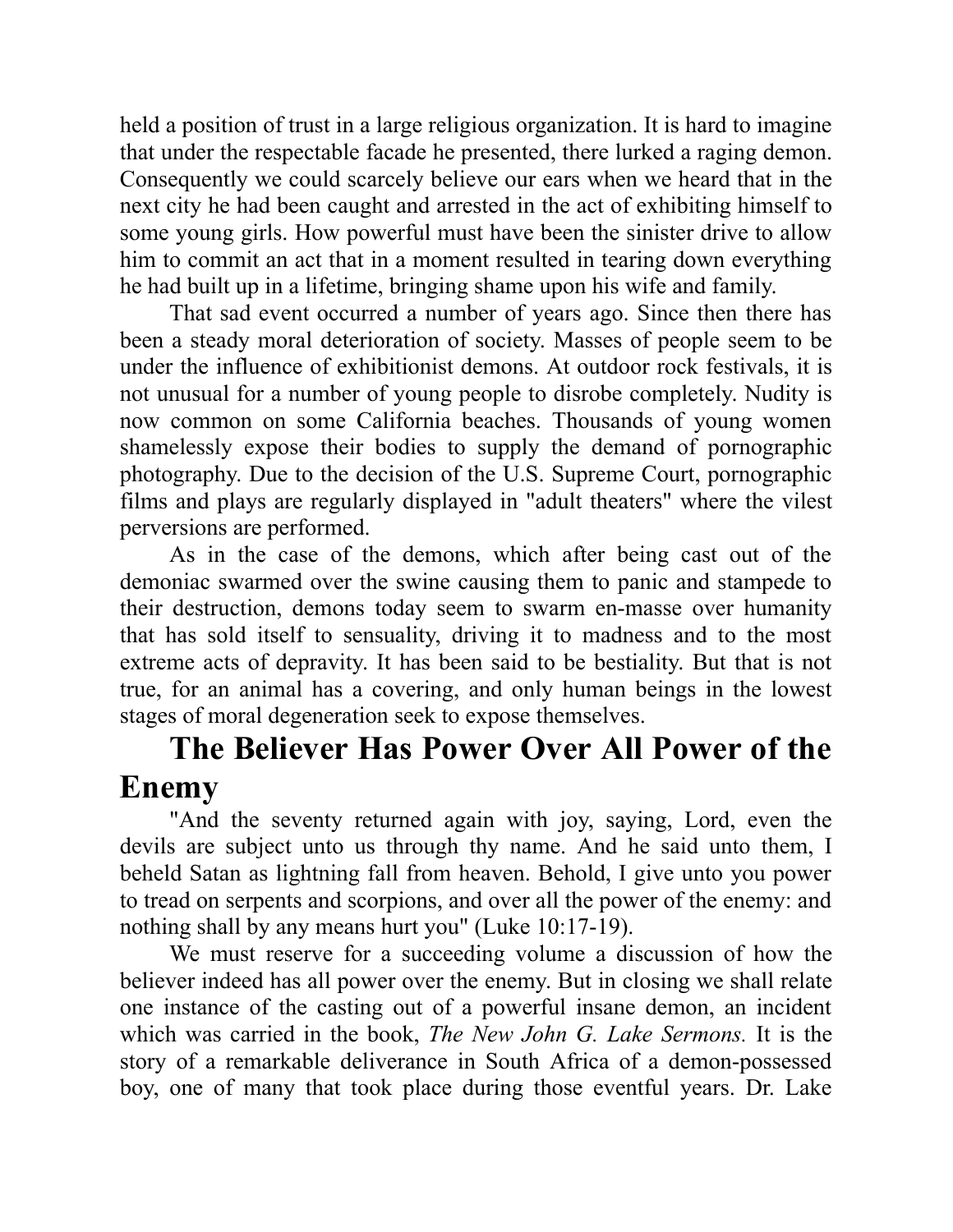begins by telling of the conversion of a young man named Von Shield. After he received the baptism of the Spirit, he retired to the mountains to pray. When he returned weeks later, he had received a mighty anointing of the Spirit. Dr. Lake tells what happened:

One day Von Shield returned under such an anointing of the Spirit as I have never before witnessed on any life. Not long after that he came to me and said, "Brother Lake, did you know this was in the Bible?" And he proceeded to read to me that familiar verse in the 16th chapter of Mark: "These signs shall follow them that believe; In my name shall they cast out devils." Looking up into my face with great earnestness, he said, "My! I wish I knew somebody that had a devil!"

I believe God had planned that situation, for I was reminded that in my mail a couple of days before had come a request for an insane son. The mother said, "As far as I can tell my son has a devil," and her request was that we might come and pray that the devil might be cast out. He said, "Why, this is only a couple or three blocks from where I live. I am going to find this fellow and then I am coming back for you."

I said to myself, "Here is a newborn soul, whose vision enters into the real realm of God-power." I realized that my own spirit had not touched the degree of faith that was in that soul, and I said to myself, "I do not want to say a word or do a thing that will discourage that soul in the least."

Presently he came back and said, "Brother Lake, come on." We went and found a boy who had been mad from his birth; he was like a wild animal. He would not wear clothes and would smash himself or anybody else with anything that was given him. He couldn't even have a dish to eat on. But in the center of the enclosure where he was they had a large stone hollowed out and they would put his food in that and let him eat it just like an animal.

We tried to catch him, but he was wild as a lion. He would jump right over my head. Finally his father said, "You will not catch him out there." I had been somewhat of an athlete in my youth and I said to Von Shield, "You get on one side and if he comes to your side you will take care of him, and if he comes to my side I will take care of him."

Now beloved, this all sounds strange I know, but I'll never forget that afternoon as long as I live. As I looked across to that young man I could see the lightning flash of faith, and I knew that if he got his hands on that man that devil would come out.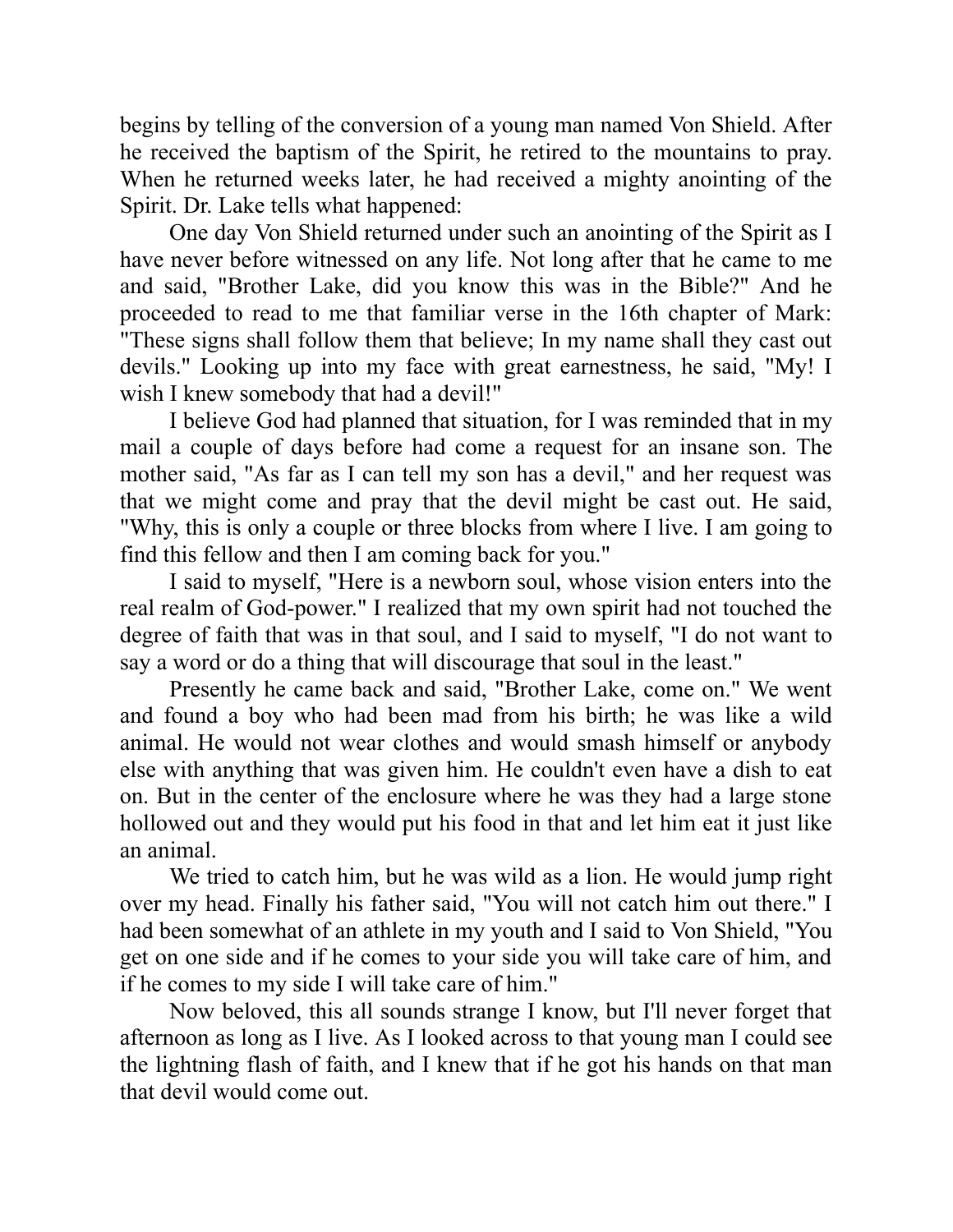Presently he landed on my side of the bed, and in an instant Von Shield sprang over the bed, laid his hands on his head and commanded the devil to come out. In two minutes that man was absolutely transformed, and was a sane man, the first moment of sanity he ever knew.

#### **What is the Final Fate of the Demons?**

What of the future of the demonic hosts? What will be their fate? One of the most fearsome events involving demons will occur during the great and terrible day of the Lord. It will be the incursion of demons from the bottomless pit. Apparently there is a great number of these spirits presently incarcerated in the pit (also called the abyss), a place of imprisonment of spirits. Just why some demons are free and others are imprisoned is not clear, but at the sounding of the fifth trumpet the bottomless pit is opened, and these malicious spirits will be permitted to escape to conduct new mischief upon earth. When we consider the extent of evil that the demon spirits now roaming the earth are able to inflict upon humanity, one can only imagine the fearful result of these vast reinforcements of the hosts of hell.

The appearance of these demons from the pit is that of locusts, but they are not ordinary locusts, for the description given is of something entirely different. Ordinary locusts attack the green vegetation, but these do not hurt "the grass of the earth, neither any green thing." They do have a grievous power to afflict the wicked, tormenting them but not producing death. Their activities are controlled by Abaddon, the angel of the bottomless pit. (Rev. 9:1-11).

As the great and terrible day of the Lord does not occur until following the Great Tribulation and the final harvest of God's elect, the saints will not be affected by this terrible judgment, but woe to those who reject the gospel and remain on earth during these terrible days.

The demons know that they have a limited period of freedom on earth. When Jesus met the demoniac in which a legion of demons dwelt, they cried out, "Art thou come hither to torment us before the time?" (Matt. 8:29). Adam had received authority over the earth for a period of time; when he through obedience to Satan transferred his authority to him, the kingdom of darkness exercised dominion over the earth. But that time at last is drawing to a close. After the judgments of the day of the Lord, Satan and his followers will be cast into the bottomless pit.